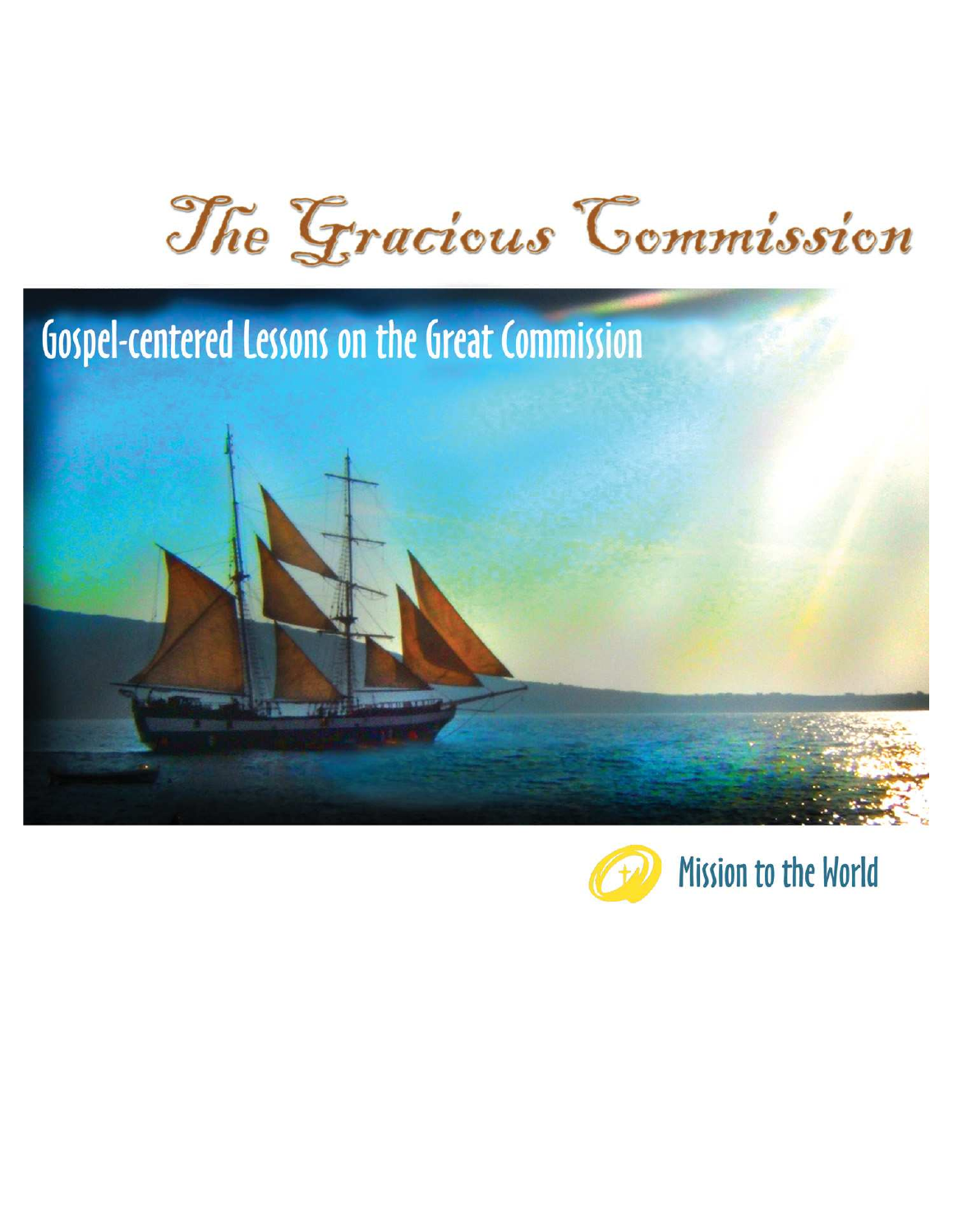# THE GRACIOUS COMMISSION Introduction for Leaders

Welcome to *The Gracious Commission*, a gospel-centered introduction to the Great Commission. May these materials be a helpful resource in drawing you to the grace of God which is for all the peoples of the earth. But more important than even that, may these studies draw your heart closer to the God of grace.

You may be reviewing these materials in order to prepare a lesson for your church or Bible study, or for your own personal study. In so doing, you may feel a bit like a missionary candidate, who is overwhelmed by the vastness of the field before him and the unfamiliarity of the language there. Missiology, or the study of missions, can seem just as foreign and arcane. This introduction to *The Gracious Commission* material is intended to help you understand the context and navigate the landscape.

First, you should know the foundational premise we've followed. There is no shortage of introductory material on missions. Much of it is quite helpful. Rather than duplicating what is already available, though, The Gracious Commission takes a slightly different approach, as indicated by the very title. Mission to the World believes that the Great Commission is a Gracious Commission. From first to last, missions is a God-centered, God-enabled, and God-glorifying endeavor. In missions, all that we do and are should be saturated by grace.

The alternative, as we see in our own natural hearts, is to build on a foundation of guilt or self-effort. No one explicitly says as much, but non-gospel messages like the following are all too common:

- Given the incredible needs around the world, you should feel guilty about not sending your money, people and resources.
- God needs you, and the missionary enterprise waits on your response.
- Your primary purpose in missions is to save souls.
- God will love you more if you're a missionary. And he will really love you if you go someplace you hate and where you suffer.
- You need to reproduce in other cultures the methods and means you like and found successful.
- The most important thing you can do is get decisions for Christ, and any pragmatic means to get as many decisions as possible is justifiable.
- When you really get down to it, missions is all about you.

Instead, missions is all about God. The God of the universe positively delights in spreading his glory among all peoples, a delight that will certainly be accomplished. And God is the one doing the work through his children, whom he loves with an irrepressible, secure and eternal love.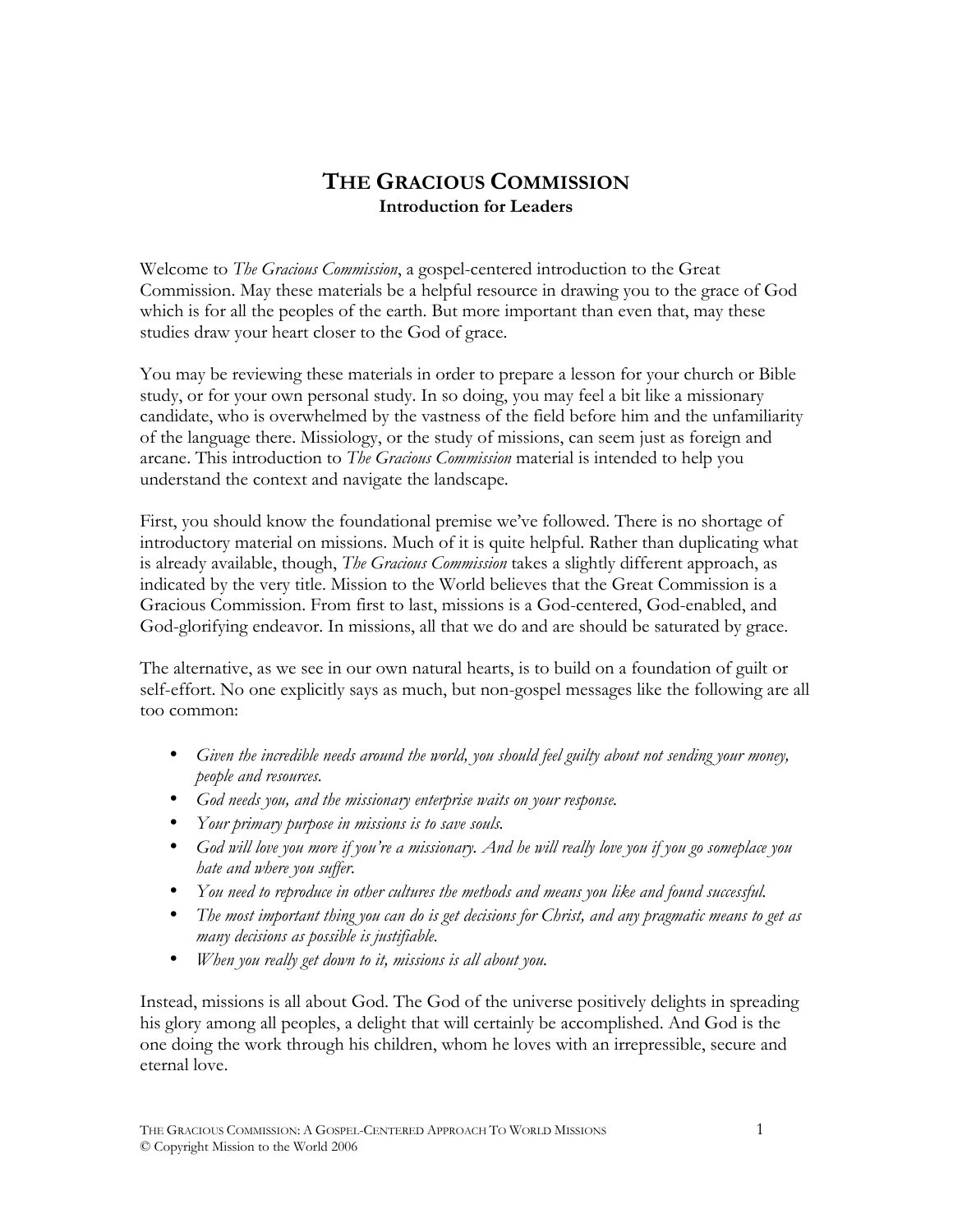Some recurring themes you'll hear throughout the series include the following:

- Missions is about glorifying God alone.
- God's sovereign purposes for this world have not, can not, and will not be thwarted.
- Only God's grace enables you to love and serve with Christ-likeness.
- Missions forces a continual and critical self-examination of our fears, insecurities, idolatries, and prejudices.
- The key to personal change is repentance and faith, not self-effort.
- While drawing people into conformity with biblical truths that transcend cultures, God also delights to draw out the unique expressions of worship and ministry found in every society.
- The Church is central in God's plan for establishing his kingdom.

Feel free to revisit these themes often and explore them further.

Second, you should understand how to navigate these materials. These lessons are primarily intended to engage and stretch adults. You are not simply imparting information. Studies have shown that adults best integrate material in the context of inquiry and self-discovery. Lectures and monologues may be interesting and a good way to ensure technical accuracy, but you're after changed lives. Thus, these studies encourage interaction through a guided discussion. Commentary is provided for each question. Once the participants have had an opportunity to speak, feel free to add these or other insights as you work through the material. Encourage participants to draw from their experience and interests. This discussion oriented format also helps the discussion leader or teacher, who does not have to be an expert on world missions.

Each of the lessons contains a set of questions without commentary that you may copy and distribute. The leader's guide includes these same questions with commentary for each. These notes should help you concentrate on the main applications of grace. More intensive groups may want to review this commentary prior to the discussion and come prepared with their questions and insights. Finally, all the lessons are intended to stand on their own. In that way, you can use any or all of the studies. And people joining the series mid-stream won't feel left behind.

Mission to the World invites your feedback on this series. We'd like to know whether you found the materials clear and accessible, and whether the participants grew in grace and concern for world missions. Feel free to contact the Church Resourcing department at 678- 823-0004 or visit us on the web at www.mtw.org. May God bless you as you are a blessing to the nations.

Rev. Scott P. Seaton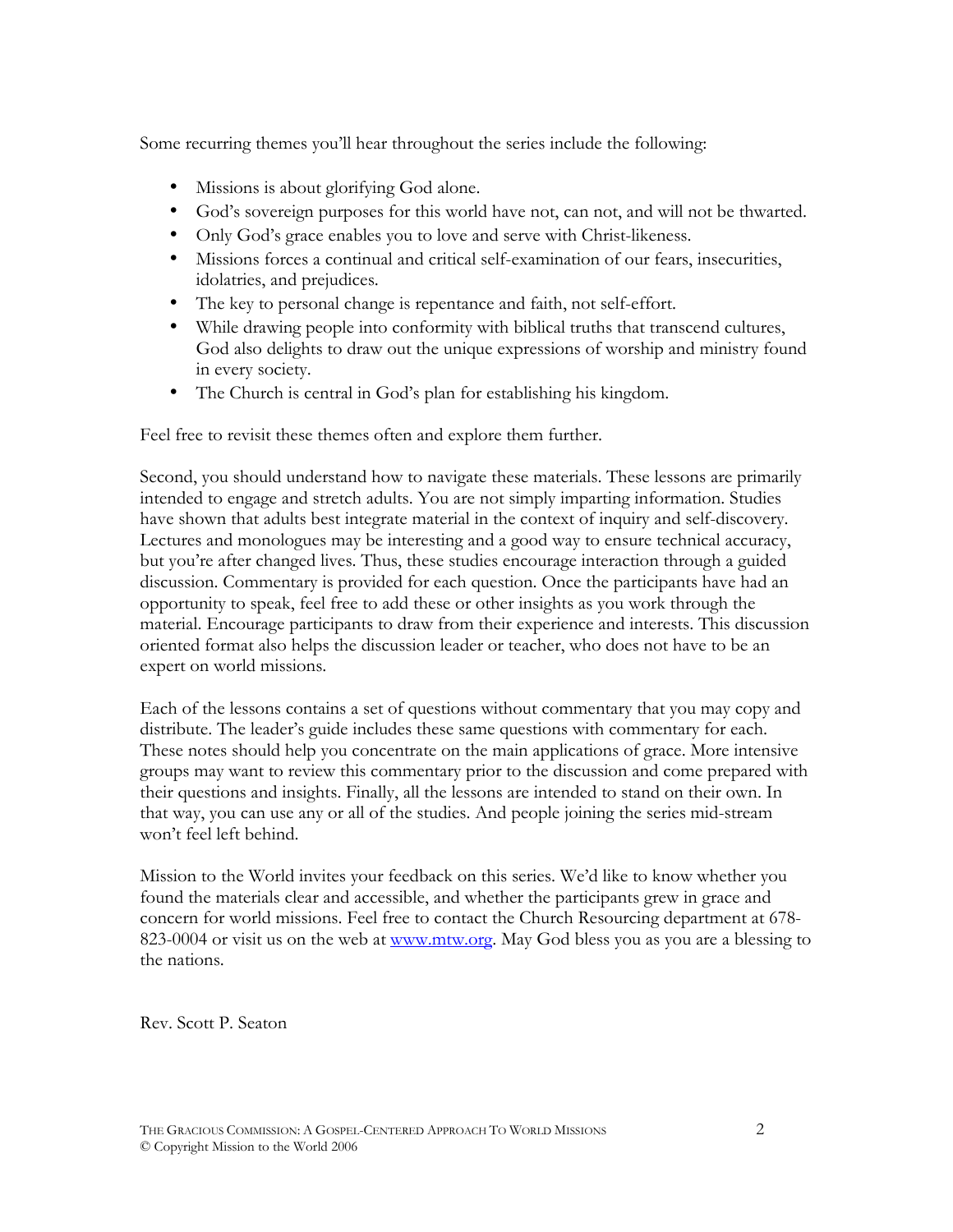# PART ONE: GOING IN GRACE LUKE 24:44-47

1. When you hear the term "missionary" or "world missions," what positive and negative connotations come to mind?

#### READ Luke 24:44-47

- 2. For Jesus to "open the minds" of the disciples, he had to have complete understanding and mastery of their person. How does Jesus' knowing everything about you make you feel? What difference does grace make to those feelings?
- 3. Having nothing to hide means that we can be honest with our fears and attitudes. What keeps us from sharing the good news with others, especially those in other cultures?
- 4. The Scripture that Jesus helped them understand was what we now call the Old Testament. How might the disciples have responded to seeing that hundreds of years before the birth of Jesus, it was written that "the Christ will suffer and rise from the dead on the third day"?
- 5. What difference does it make to us that the crucifixion and resurrection were foretold in the Old Testament? How do your conclusions relate to our motivations for missions?
- 6. Jesus went on to declare that "repentance for forgiveness of sins should be proclaimed in His name to all the nations, beginning from Jerusalem." (Luke 24:47). This statement is what Christians call the Great Commission. For those familiar with the Bible, what passages first come to mind regarding the Great Commission? What implications are there in your first response?
- 7. What implications are there in Jesus' basing the Great Commission on Old Testament passages? Where in the Old Testament do we see God making himself known to all the nations?
- 8. Can you think of passages in the New Testament where God confirms the Great Commission?
- 9. What difference should it make in our lives that God's story of redemption is unfolding exactly as he ordained from all eternity?
- 10. For further discussion: where have you seen examples of the sovereign grace of God bringing people to himself?

THE GRACIOUS COMMISSION: A GOSPEL-CENTERED APPROACH TO WORLD MISSIONS 3 © Copyright Mission to the World 2006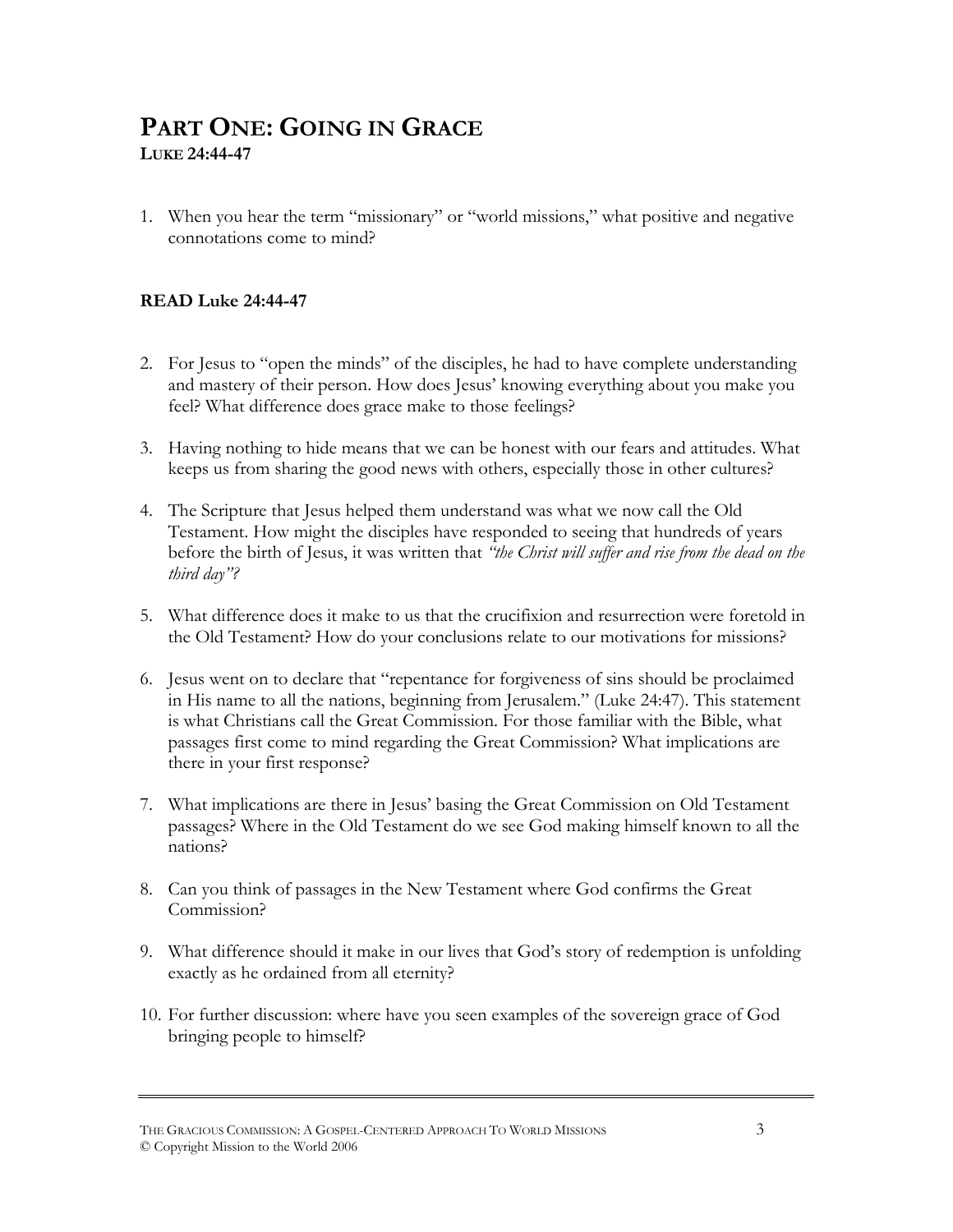## LEADER'S NOTES FOR PART ONE: A GRACIOUS COMMISSION

#### Main Points

This discussion will focus on a gospel-centered approach to missions. The Great Commission above all is a gracious commission. It begins and ends with the glory of God, and his power working through his people to draw all nations to himself. In that regard, we begin and end with nothing: nothing to hide, nothing to prove, and nothing to lose.

With this purpose of God in mind, the whole of redemptive history comes into sharper focus. Rather than being a series of unrelated stories, God bringing glory to Himself through missions ties together all of Scripture. Instead of the Great Commission being a New Testament afterthought, we discover that it has always been on the heart of God to bring salvation to all peoples. We can see this truth by eavesdropping on one of the greatest Bible studies ever given.

#### Questions and Commentary

1. When you hear the term "world missions," what positive and negative connotations come to mind? Warm-up question.

READ Luke 24:44-47

2. For Jesus to 'open the minds' of the disciples, he had to have complete understanding and mastery of their person. How does Jesus' knowing everything about you make you feel? What difference does grace make to those feelings?

In the 24<sup>th</sup> chapter of Luke, Christ has been raised from the dead and appears to His disciples for 40 days. Shortly before His ascension, Jesus shares a meal with His disciples, and declares "all things which are written about me in the Law of Moses and the Prophets and the Psalms must be fulfilled." Then Luke tells us that "He opened their minds to understand the Scripture."

The word "mind" refers to spiritual or religious judgment. Being made in God's image, we are valuable beyond comprehension, and we were made to understand clearly what God has revealed of himself and his world. But this perception has been clouded since we first disobeyed God. The New Testament says our spiritual perception is deeply flawed, using words like *depraved* (ref) and *futile* (ref). The disciples have the same problem, but in an instant, Jesus "opened their minds," enabling them to see the landscape of Scripture with unprecedented clarity. Jesus is able to repair the lens of our hearts because He made us. He knows everything about us: our motivations, personality, history, thoughts, dreams and struggles. We don't even *really* know our own motivations, but he does. It's all laid out there.

If we're honest, we should be terrified. This kind of exposure brings us no comfort, and like Adam and Eve in the garden, it makes us want to hide. Mark Twain said he once sent a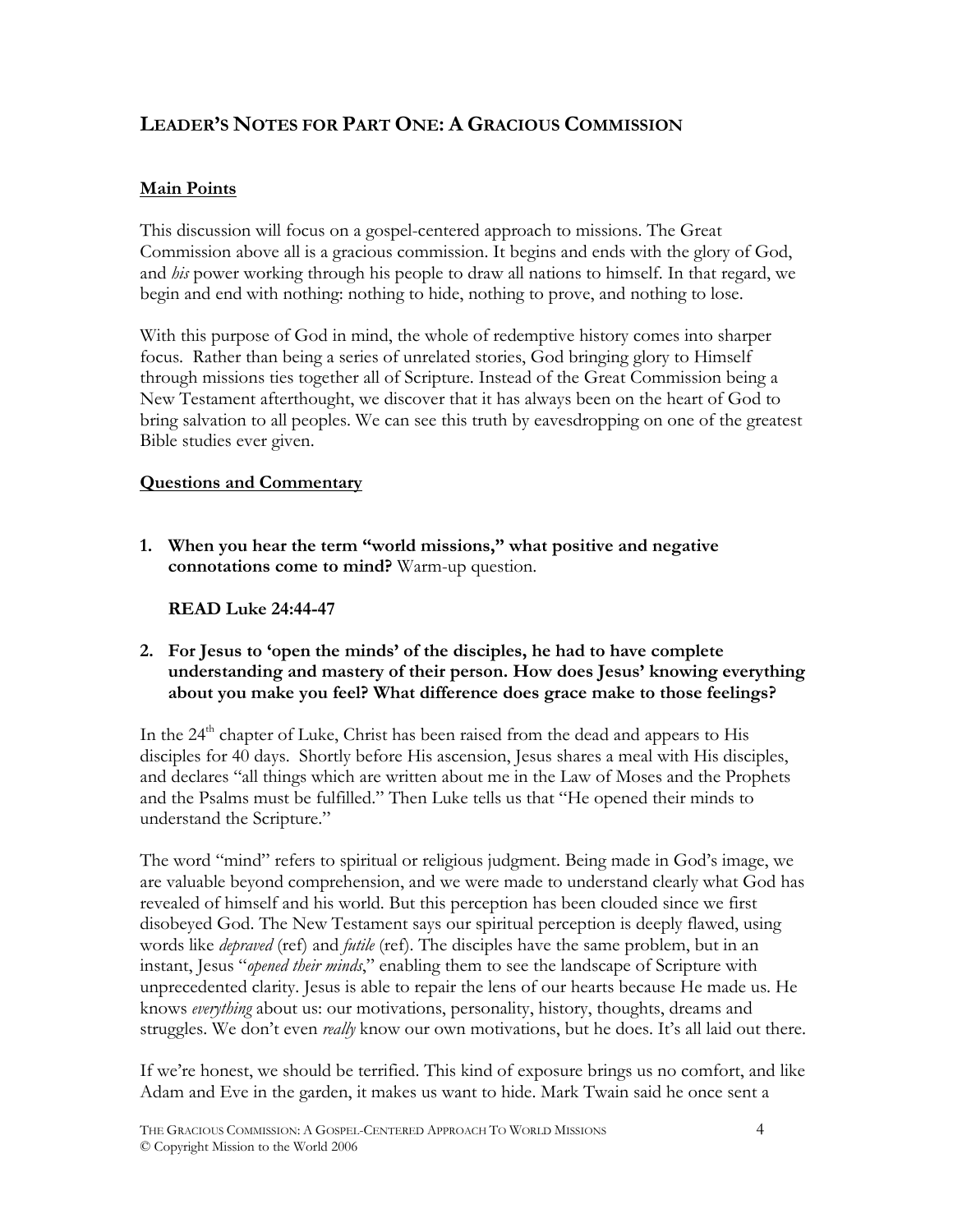dozen of his friends a telegram saying "flee at once - all is discovered." They all left town immediately. That's what being found out does: it makes us want to flee. We may not actually run, but we pretend. We desperately want the approval of others.

Grace means we can be free from the burden of pretension. For the believer in Christ, grace means God knows everything about you, every hidden recess of your heart, and loves you anyway—with the deep, irrepressible affection of a perfect father towards his child. He loves you because you are his.

The good news is that we don't need to fear being "found out" because we are already "found out" and loved. We can be honest that we don't have it all together. "Going in Grace" begins with the realization that we have nothing to hide.

#### 3. Having nothing to hide means that we can be honest with our fears and attitudes. What keeps us from sharing the good news with others, especially those in other cultures?

A first step in becoming world Christians is confronting our fears and prejudices. If we're honest, we know there is something keeping each of us from taking that next step in being disciples or making disciples. These typically include

- Inadequacy: feeling unprepared or spiritually immature
- Guilt or shame: feeling you aren't worthy to be used by God
- Fear: being timid towards other cultures, change, failure, or the unknown
- Prejudice: looking down on people of different races

Grace means we can be honest about our fears, sins, and weaknesses. Personal change never happens when we're in denial. It only comes when we're honest with God, and ask him to work in us. The gospel means you don't have to get your act together before you can be used by God. In fact, you can't change yourself; only God can.

#### 4. The Scripture that Jesus helped them understand was what we now call the Old Testament. How might the disciples have responded to seeing that hundreds of years before the birth of Jesus, it was written that "the Christ will suffer and rise from the dead on the third day"?

When Jesus said it was written that the Christ would suffer and rise from the dead, he was not referring to the accounts of the crucifixion and resurrection found in Matthew, Mark, Luke and John. These gospels had yet to be written. Instead, the Scriptures that Jesus was "opening" for the disciples are "Moses, the Prophets, and the Psalms", i.e. the Old Testament, written hundreds of years earlier. Jesus is giving the disciples an Old Testament Bible study. In a new and profound way, the disciples understood how all of the Scriptures pointed towards Christ. *Everything* in the Old Testament is about Jesus—the revelation of the character of God and his relentless pursuit of his people.

The disciples then and millions of Christians since discovered that the holiness, justice and love of God cannot tolerate sin. It must be punished and removed from his presence. But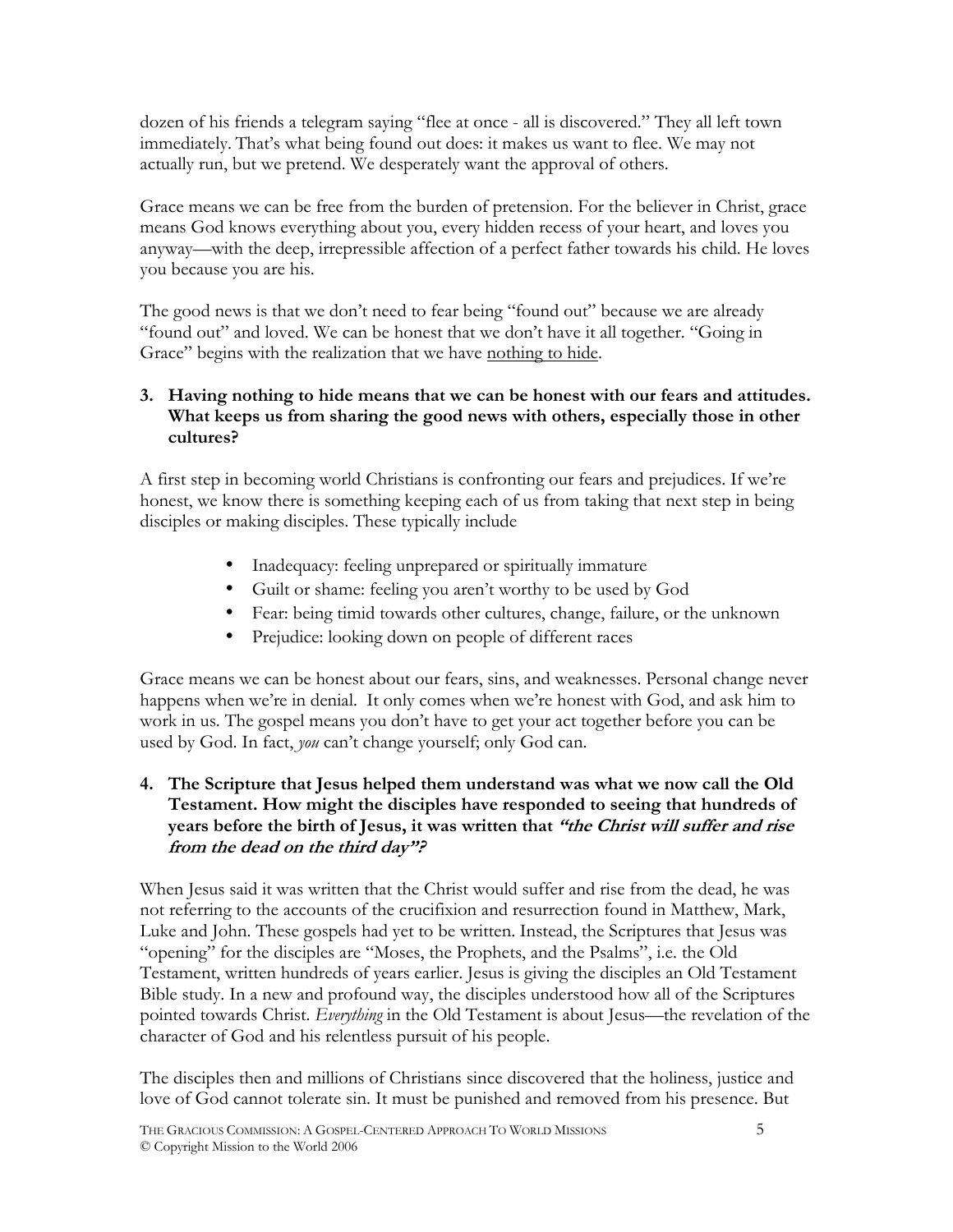God has provided a substitutionary sacrifice, foreshadowed by the sacrifices made by the people of Israel. Foretold hundreds of years before His birth and with incredible detail, the Old Testament pointed to the life and death of Jesus, the "Lamb of God who takes away the sin of the world." (John 1:29) When talking with His disciples on this point, Jesus certainly had in mind the explicit prophecies found in passages like Psalm 22, Isaiah 53 and elsewhere.

The disciples saw that the Old Testament is all about Jesus, that the entire biblical account had been leading up to this. Jesus is the centerpiece of history, quite literally his story. Surely the disciples responded with awe and wonder. But likely the disciples experienced more. The simultaneous response to God's greatness is always humility and repentance (c.f. Isaiah 6). Our great sin is believing that life is a story about us. The gospel means it's not about us at all.

#### 5. What difference does it make to us that the crucifixion and resurrection were foretold in the Old Testament? How do your conclusions relate to our motivations for missions?

Knowing that the crucifixion of Christ was foretold in the Old Testament should have profound consequences to us personally. We've already seen that our first response should be a sense that Jesus is the central story, not us. Moreover, we should be confident that the crucifixion was certain. It was never in doubt. The Father never wondered, "Will they crucify Him or let Him go?" And if the act of the crucifixion was sure, so was its intended result. From all eternity, it was always the plan of God to send his Son to suffer, so that "the punishment that brought us peace was upon him," as Isaiah puts it. This is a finished statement; it's done. As a follower of Jesus, your own salvation is a foregone conclusion. It is secure.

To take it further, it is secure because nothing in you prompted God to love you in the first place, and therefore *nothing* in you will cause him to stop. You cannot add to his work on the cross. God cannot love you more or less than He already does. This fact frees us from the burden of performance:

- If it's about us, then we'll get performance oriented. We'll believe the lie that God will love us more if we pray a little more, if we're a better parent or spouse, if we're more active church members. In regards to missions, we'll believe that God loves us more if we become missionaries, that somehow they're more connected to God.
- If it's about us, then we need to be in control. We'll need to be successful in our eyes and the eyes of others, we'll need to keep score of accomplishments, favors, and kindnesses. In regards to missions, we'll believe that we must pray, plan, and produce.

But it's not about us. Grace means we don't have to keep score; there is no score. We can be free from the burden of performance. We have absolutely nothing to prove.

#### 6. Jesus went on to declare that "repentance for forgiveness of sins should be proclaimed in His name to all the nations, beginning from Jerusalem." (Luke 24:47). This statement is what Christians call the Great Commission. For those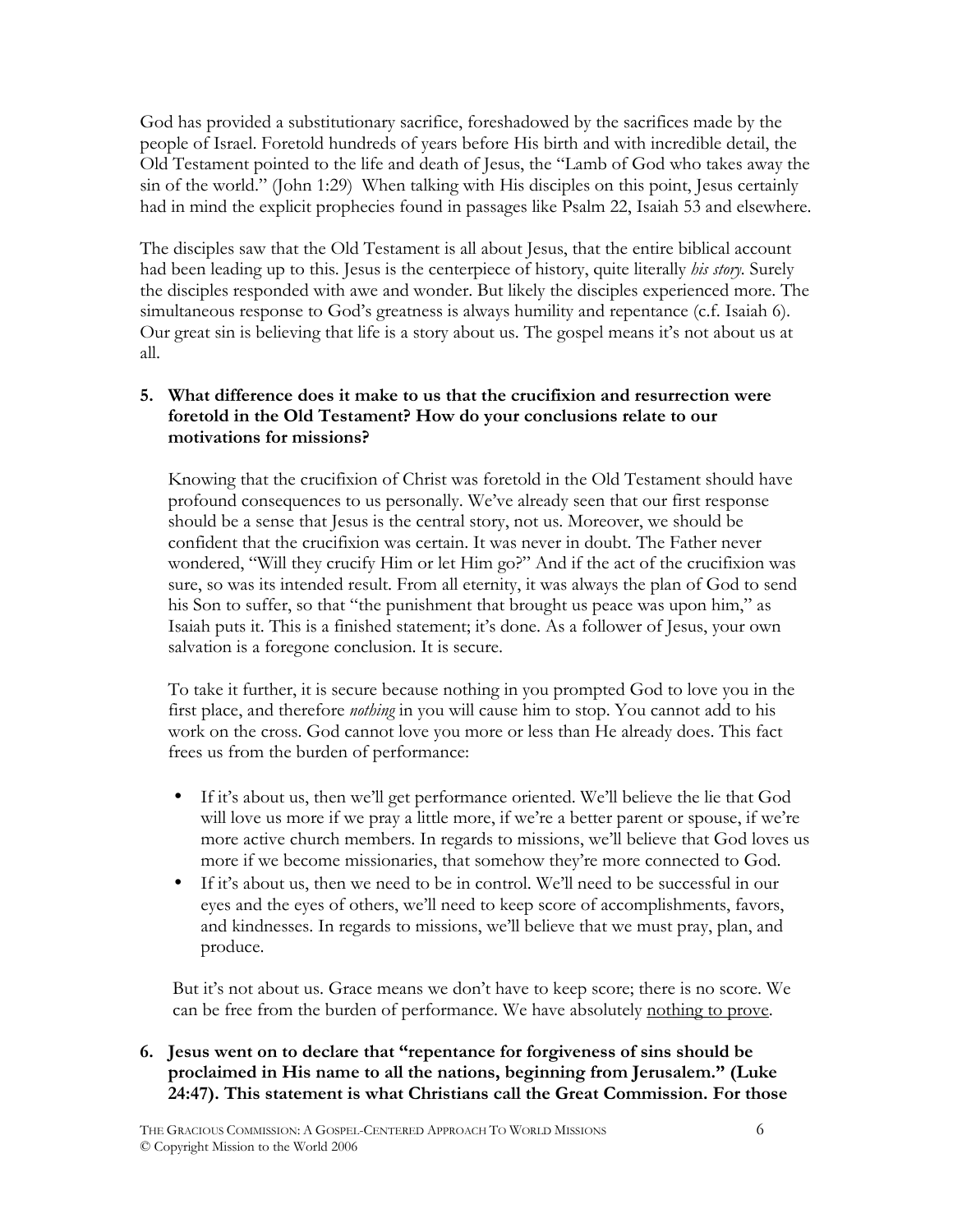#### familiar with the Bible, what passages first come to mind regarding the Great Commission? What implications are there in your first response?

This statement certainly sounds similar to the Great Commission of Acts 1:8 and Matthew 28: "All authority has been given to me in heaven and on earth. Go therefore and make disciples of all the nations, baptizing them in the name of the Father and the Son and the Holy Spirit, teaching them to observe all that I commanded you." Several New Testament references could be cited as a biblical basis for missions. Indeed, Christians typically go to the New Testament when they are considering God's imperatives for world missions.

But if the Great Commission is found only in a few verses in the New Testament, then does it really deserve to be the priority of the Church? If the command to take the gospel into all the world only appears as a hurried afterthought in the mind of Jesus, remembered at the last minute before His ascension, then surely it merits the same treatment in our own priorities—tacked on the end of a long list of tasks.

#### 7. What implications are there in Jesus' basing the Great Commission on Old Testament passages? Where in the Old Testament do we see God making himself known to all the nations?

The Great Commission passages Jesus opened for the disciples are found in the Old Testament Scriptures. This point is critical. By directing them to the Scriptures the Israelites cherished for their entire existence—the words of God that shaped their whole life and community—Jesus affirms that the Great Commission has always been central in the plan of God. More than even that, the heart of God is filled with His passion that all peoples would know Him and declare His glory. The Great Commission actually permeates Scripture, from the opening chapters of Genesis to the close of Revelation. Rather than being a footnote in a few passages, this passion of God underlies every word.

From the first occurrence of Adam's sin, man has turned away and hid from God. Yet even then, God pursued those who were alienated from God and themselves (Genesis 3:8, 9). In the first hours of man's sinful state, God pointed to the ultimate victory that would come through Christ (Genesis 3:15). Thus, there was never a moment in the history of mankind that God did not have in mind a plan of salvation. In fact, God had ordained the redemption of His people even before the world was created (Ephesians 1:4). Some of the many passages referring to God's blessing all the peoples of the earth include the following:

God would bless Abraham's family in order to be a blessing to all peoples:

"Leave your country, your people and your father's household and go to the land I will show you. I will make you into a great nation and I will bless you; I will make your name great and you will be a blessing. I will bless those who bless you, and whoever curses you I will curse; and all peoples on earth will be blessed through you." (Genesis 12:1-3)

Israel was to be a kingdom of priests (i.e. mediators between God and man) to an unbelieving world: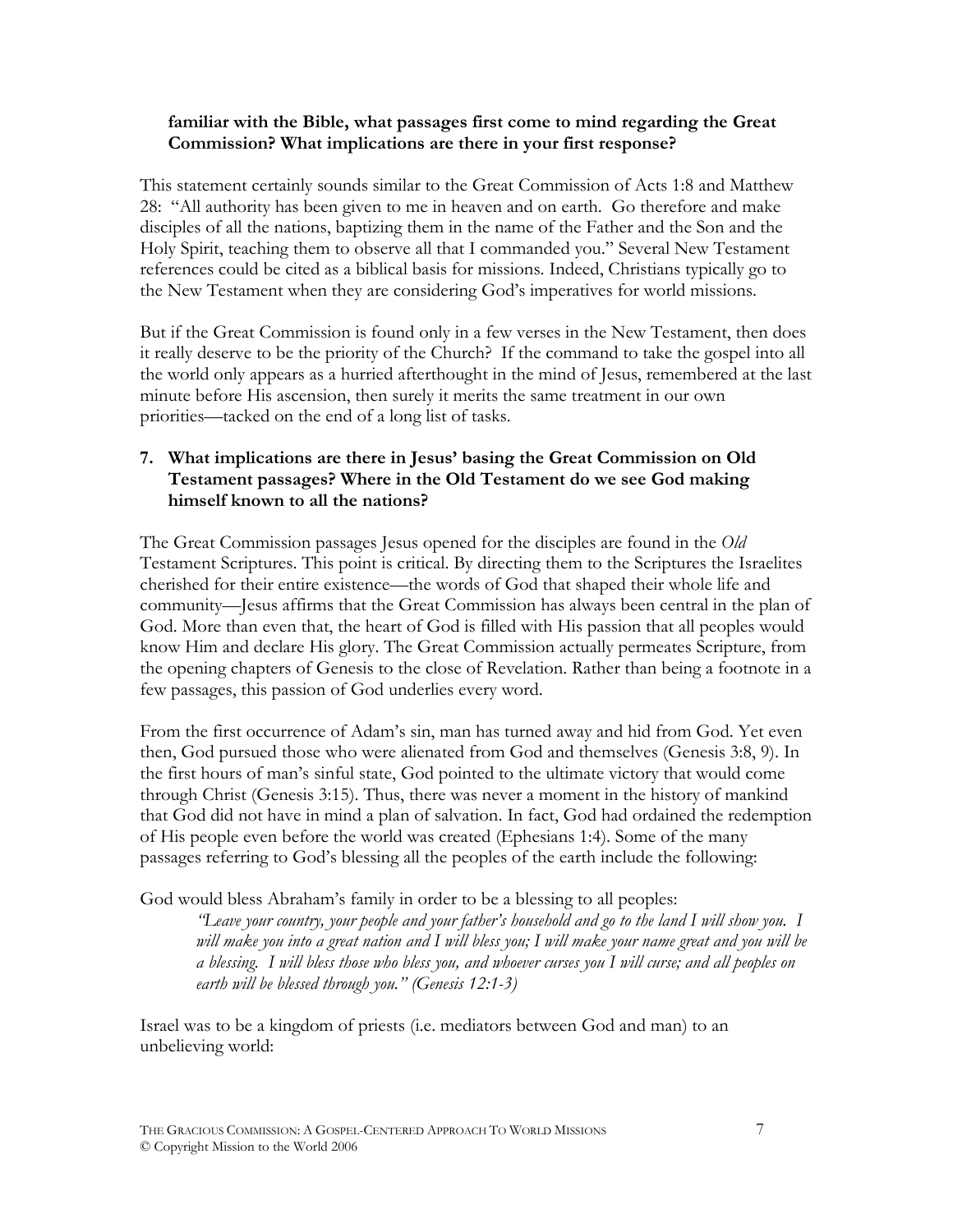"Now if you obey me fully and keep my covenant, then out of all nations you will be my treasured possession. Although the whole earth is mine, you will be for me a kingdom of priests and a holy nation." These are the words you are to speak to the Israelites. (Exodus 19:5, 6)

God used the tragic circumstances of a servant girl's captivity to lead Naaman the gentile to faith:

Now I know that there is no God in all the earth but in Israel. (2 Kings 5:15)

People throughout the entire world would turn to God:

All the ends of the earth will remember and turn to the LORD, and all the families of the nations will bow down before him, for dominion belongs to the LORD and he rules over the nations. (Psalm 22:27-28)

The prayers of Israel appealed to God to be gracious to all peoples:

May God be gracious to us and bless us and make his face shine upon us, that your ways may be known on earth, your salvation among all nations. May the peoples praise you, O God; may all the peoples praise you. May the nations be glad and sing for joy, for you rule the peoples justly and guide the nations of the earth. May the peoples praise you,  $O$  God; may all the peoples praise you. (Psalm 67:1-5)

A compassionate God sends Jonah to a Gentile city:

But Nineveh has more than a hundred and twenty thousand people who cannot tell their right hand from their left, and many cattle as well. Should I not be concerned about that great city?" (Jonah 4:11)

The nations are told to draw near to God:

Come near, you nations, and listen; pay attention, you peoples! Let the earth hear, and all that is in it, the world, and all that comes out of it! (Isaiah 34:1)

The restoration of Israel following the exile included their being a blessing to others: [The Lord] says: "It is too small a thing for you to be my servant to restore the tribes of Jacob and bring back those of Israel I have kept. I will also make you a light for the Gentiles, that you may bring my salvation to the ends of the earth." (Isaiah 49:6)

#### 8. Can you think of passages in the New Testament where God confirms the Great Commission?

The same people of God, who in New Testament times have a fuller knowledge of their Messiah, are to continue to be a light to the nations. In the New Testament, "Gentiles" and "nations" are translations of the Greek, ethne, from which we get the word "ethnic" or people.

Jesus calls the temple a place of prayer for all peoples. Considering that the temple represents the presence of God among his people, Jesus' anger at the misuse of the temple is even more powerful:

Is it not written: "My house will be called a house of prayer for all nations"? (Mark 11:17)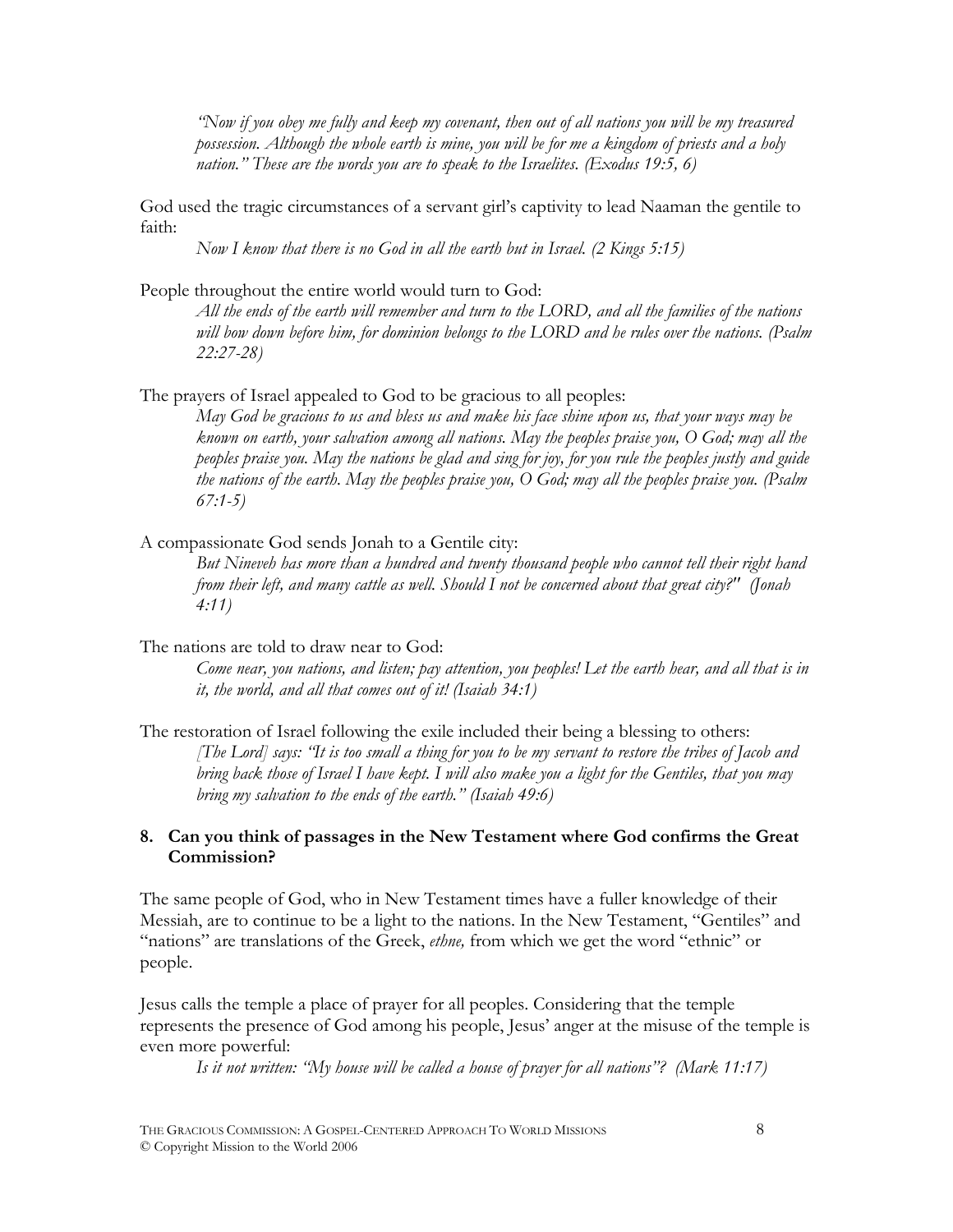Jesus commands His followers to take the gospel to the whole world: All authority in heaven and on earth has been given to me. Therefore go and make disciples of all nations, baptizing them in the name of the Father and of the Son and of the Holy Spirit, and teaching them to obey everything I have commanded you. And surely I am with you always, to the very end of the age. (Matthew 28:18-20)

Jesus repeats this command immediately prior to His ascension: But you will receive power when the Holy Spirit comes on you; and you will be my witnesses in Jerusalem, and in all Judea and Samaria, and to the ends of the earth. (Acts 1:8)

Peter learns that the gospel is for all the nations: I now realize how true it is that God does not show favoritism but accepts men from every nation who fear him and do what is right. (Acts 10:34-35)

The gospel results in faithfulness to God among the nations: Through [Christ] we have received grace and apostleship to bring about the obedience of faith for the sake of his name among all the nations. (Romans 1:5)

Paul explicitly connects the gospel to the promise given to Abraham:

Consider Abraham: "He believed God, and it was credited to him as righteousness." Understand, then, that those who believe are children of Abraham. The Scripture foresaw that God would justify the Gentiles by faith, and announced the gospel in advance to Abraham: "All nations will be blessed through you." (Galatians 3:6-8)

Heaven will be characterized by the praise of all peoples:

After this I looked and there before me was a great multitude that no one could count, from every nation, tribe, people and language, standing before the throne and in front of the Lamb. They were wearing white robes and were holding palm branches in their hands. And they cried out in a loud voice: "Salvation belongs to our God who sits on the throne, and to the Lamb." (Revelation 7:9- 10)

#### 9. What difference should it make in our lives that God's story of redemption is unfolding exactly as he ordained from all eternity?

It must be emphasized that the Great Commission is a gracious commission. Sometimes the impetus for missions is communicated in a way that suggests the plan of redemption "corrects" a mistake in God's created order. Having wrongly allowed man to sin in the first place, God keeps trying and failing to woo man back. This error implies that redemptive history is Plan B in God's eyes, and that he needs man to fix the problem.

But that's not the biblical story. History has unfolded exactly how our sovereign God has been pleased to orchestrate it. God in no way was obligated to create a way of salvation. We had broken our part of the covenant, and yet God had always designed to bear our responsibility for the fulfillment of the covenant. Though we deserved to be punished for our sins, Jesus bore the penalty Himself. But it does not end there. Even the growth and extension of God's kingdom depends entirely upon God, for "unless the Lord builds the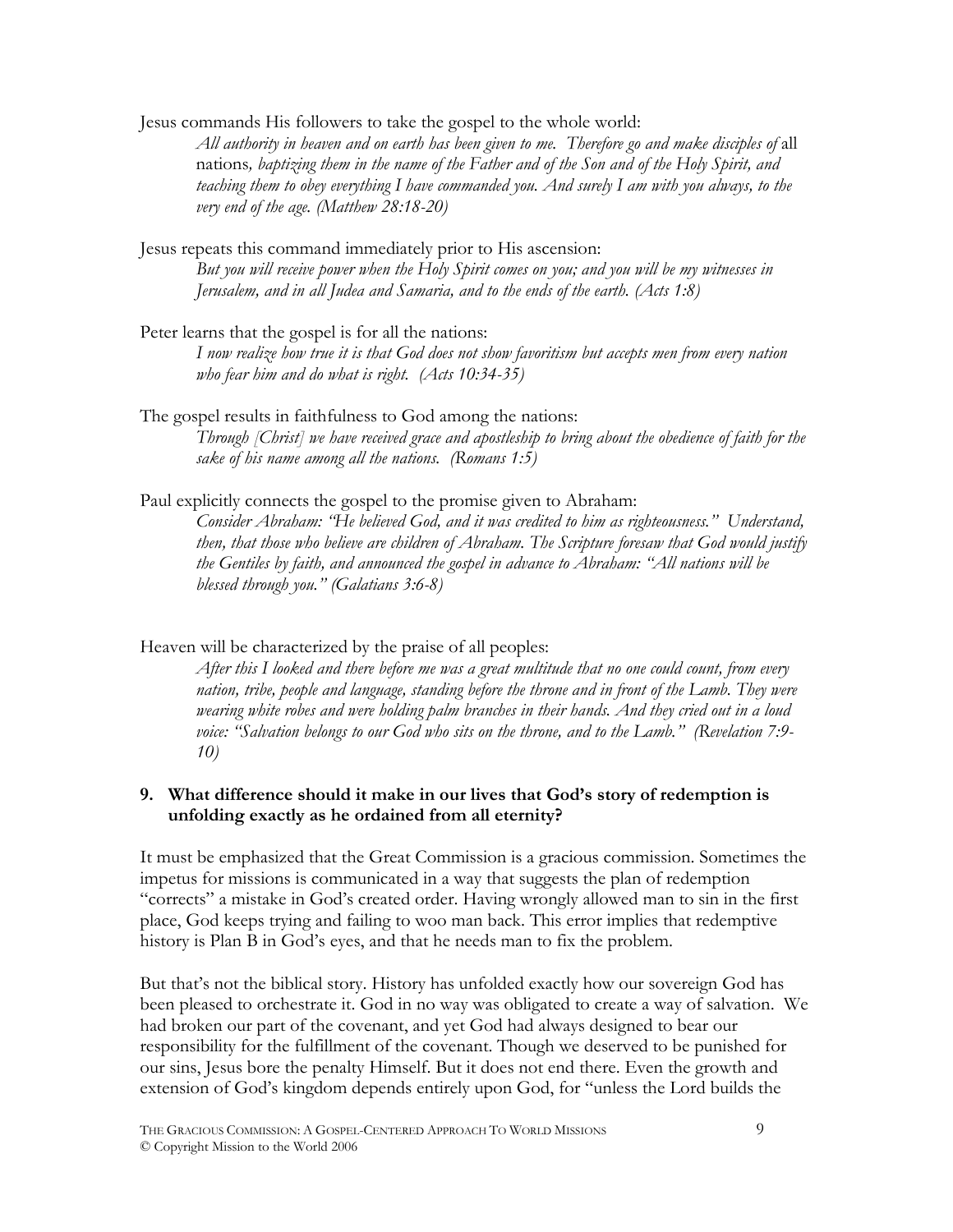house, they labor in vain who build it" (Psalm 127:1). Because of God's covenantal promises to redeem His people, we know that we are part of a plan that cannot fail. The gospel will indeed go forth to all the nations (Matthew 24:14). And in all this—the beginning, the extension, and the fulfillment of God's kingdom—God alone will receive the glory. This confidence in God's sovereignty should free us from the burden of paralysis. As we seek to follow him in faithfulness, we can thus be confident that we have nothing to lose.

#### 10. For further discussion: where have you seen examples of the sovereign grace of God bringing people to himself?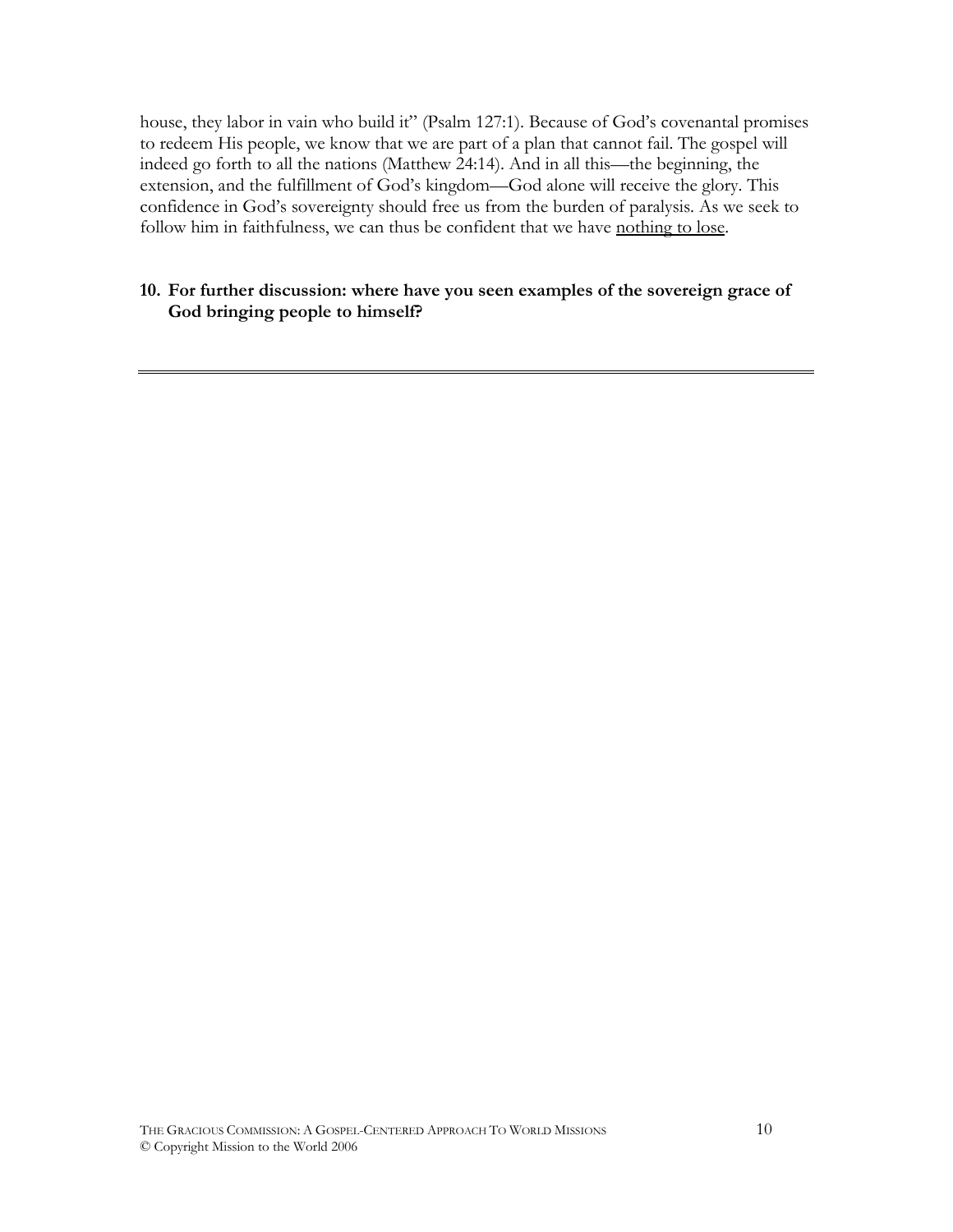# PART TWO: THE FRONTLINES OF MISSIONS 2 KINGS 5:1-16

1. When you think of the frontlines of missions, what comes to mind?

#### READ 2 Kings 5:1-16

- 2. Apart from his skin disease, what kind of person is Naaman? What would be the natural feelings of the servant girl towards Naaman and Aramean culture?
- 3. What is Naaman's need, both on the surface and more deeply? How does the servant girl see him?
- 4. How do people typically perceive others who are different from them, including those from different cultures? How does looking on the exterior of a person limit the gospel?
- 5. How does Naaman try to get rid of his shame? On what "offerings" does he base his hope for healing?
- 6. How is Naaman's hope like that of other religions, and that of ourselves apart from the gospel?
- 7. How does Elisha respond to each of Naaman's offerings, and what is behind Naaman's reaction? What does this say to where we must find our security?
- 8. Is there any person, culture or religion which you subtly believe is somehow beyond the reach of the gospel? How does grace address your feelings?
- 9. What did the servant girl have to offer? What does her experience tell us in terms of who God can use to reach others, even across cultural lines?
- 10. Summarize the insights from this passage related to a gospel-centered approach to world missions.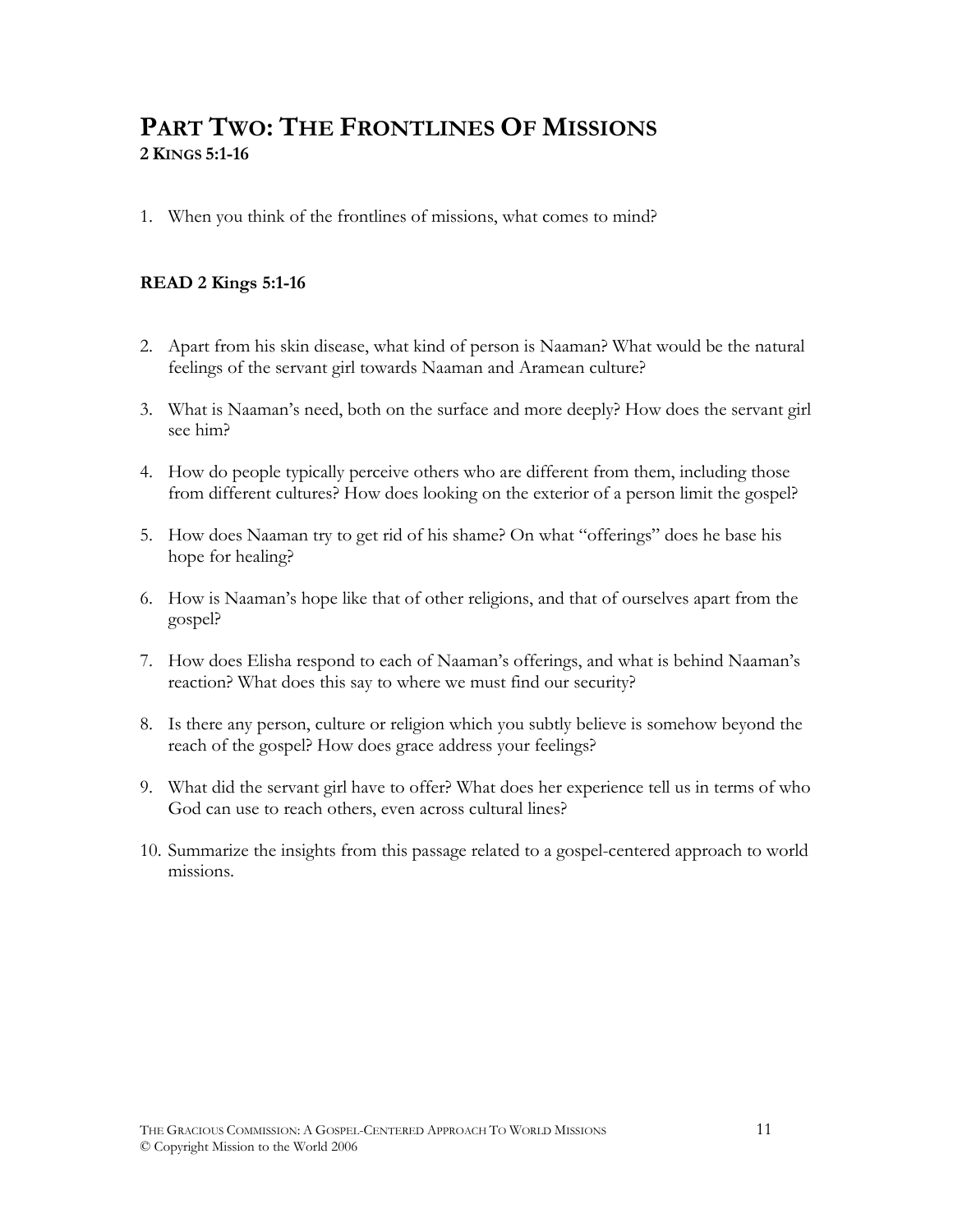### LEADER'S NOTES FOR PART TWO: THE FRONTLINES OF MISSIONS

#### Main Points

Many people—Christian or not—believe that the life and death of Jesus ushered in a period of grace. This common understanding is expressed in phrases such as "In the Old Testament, God is a God of law, but in the New Testament, he is a God of love." Naturally, the latter version is more palatable. But this dichotomy can not be defended biblically, for there is both law and love throughout the Scriptures. There is but one Bible, one story of revelation and redemption. But more pointedly, God can not be so divided. His character does not and can not change. His immutability is in fact the basis for our hope and security. He is, has always been and always will be the God of grace. Even in the earliest pages of the Old Testament, God has been drawing the nations to himself through the good news of grace. And because the Great Commission is grounded in the Old Testament, we know that missions is central in the heart of God—and so should be in ours.

This theme was developed in Part One, and in this study we will examine one of these great Old Testament stories of the gospel. This passage clearly demonstrates the continuity of God's cross-cultural extension of grace and invites us to participate in his unfolding story. But more importantly, we will see the faithfulness of God, who keeps his covenant that "I will be your God, and you will be my people."

#### Questions & Commentary

#### 1. When you think of the frontlines of missions, what comes to mind? Warm-up question.

When Christians think of the "frontlines" of missions, they typically think of far-off places where the task of spreading the gospel seems particularly challenging. Perhaps you think of China, where there has been tremendous response to Jesus Christ, yet hundreds of millions of Chinese have never heard the true gospel. Or places like Vietnam, where Christians are persecuted for their faith. Or in Europe, where most people are hardened to the gospel. Or the peoples of Islam, which represent one-fifth of the world's population and is expected to be the largest religion by 2060.

But the frontline of missions is not in any of these places. It's in our hearts. That's where the battle is won or lost. And this battle is won by losing, namely losing our dependence on ourselves. When Christians go into the world, whether across the street or across an ocean, we are to be "Going in Grace." That means our motivations must not be rooted in guilt or self-effort, but in dependency on God from first to last, and for his glory and not our own. The Great Commission is above all a Gracious Commission.

A helpful place to consider this perspective is from the story of Naaman in the Old Testament. Naaman is just one of many examples of God's grace being extended to the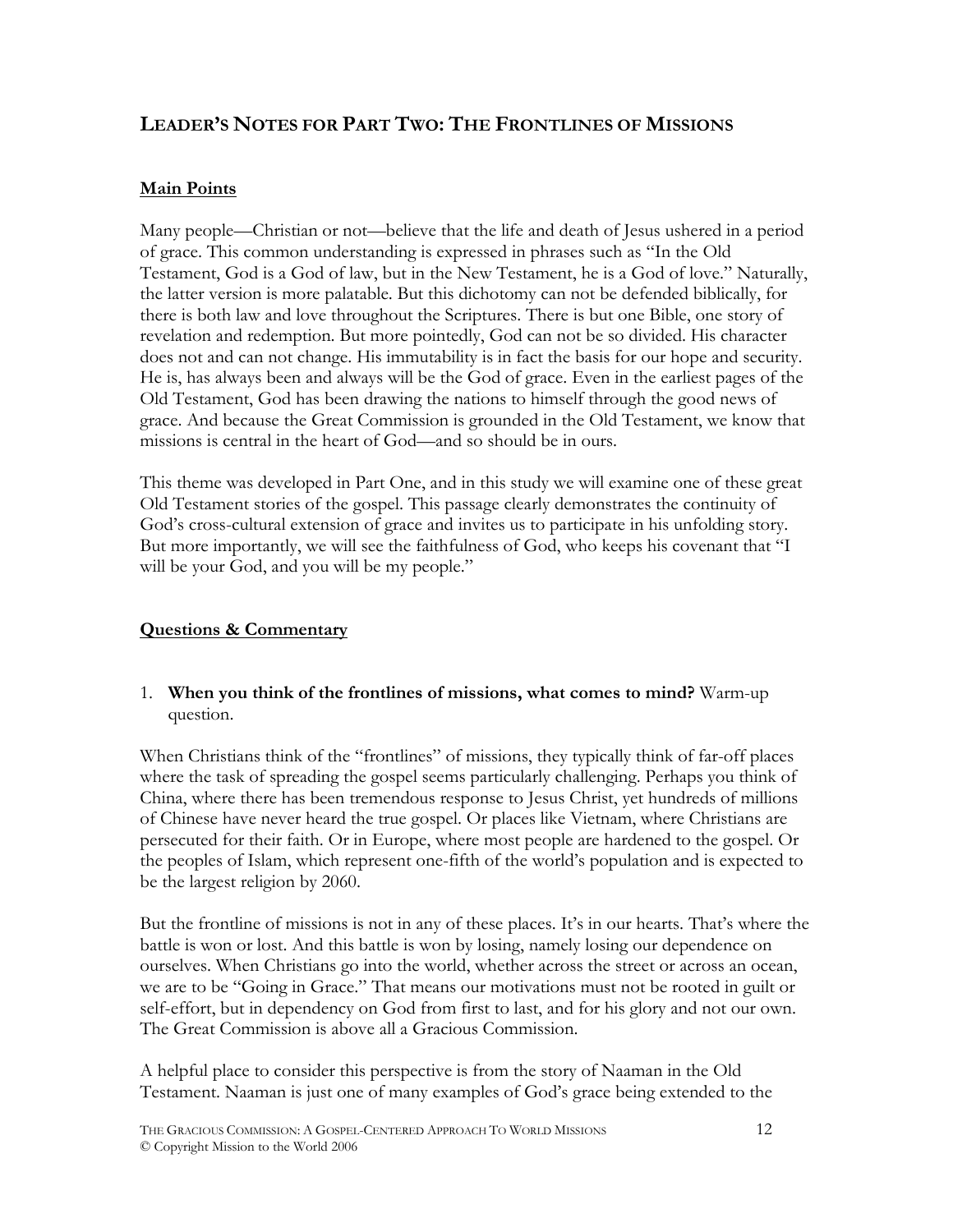nations, long before the birth of Jesus. In Part One of this series, we saw that the Great Commission begins not in the New Testament but in the Old. This means that the gospel is central in God's heart and not a New Testament afterthought. Being transformed by the grace of God is why our hearts are the true frontlines of missions. In this discussion we will consider three ways we are to be taken captive, i.e. captivated, by the gospel:

 Our Sight: The gospel transforms how we view others Our Security: The gospel transforms the basis for our confidence Our Service: The gospel transforms how we relate to others

#### READ 2 Kings 5:1-16

A bit of context will help set the stage for the story. Israel and Aramea (modern day Syria) had a history of conflicts over such issues as trading routes, and land and water rights. A treaty was established during the reign of King Ahab, and Israel and Aramea entered a period of uneasy truce. While not officially at war, their lingering distrust and fear led to border skirmishes that were neither officially sanctioned nor discouraged. One such raid led to a "young girl from Israel" being taken captive, eventually becoming the servant of Naaman's wife.

#### 2. Apart from his skin disease, what kind of person is Naaman? What would be the natural feelings of the servant girl towards Naaman and Aramean culture?

We are told that as the commander of the Syrian army, he was a *great man*. He was a man of power and a *valiant warrior*. He was *highly regarded* for a military victory, some speculating by defeating King Ahab of Israel, or by defeating the Assyrians, the most powerful force on the planet. He thus held a place of esteem and honor. Considering that this girl was forcibly removed from her homeland and family, the natural response would be for her to see Naaman as a man to be feared and avenged. Naaman is also from another culture, and it would have been natural for her to distance herself from him and despise his background.

#### 3. What is Naaman's need, both on the surface and more deeply? How does the servant girl see him?

The story takes a dead stop with the phrase *but he was a leper* and an unexpected turn in how we view Naaman. In fact, the wording is more abrupt than that, as the words "but he was" are English additions to make the translation read more easily. The original says more starkly: *a valiant warrior—a leper*. It's as if the Holy Spirit is saying "to understand this story, you must look past Naaman's exterior and see him as a man in need." The obvious need, of course, was healing from the physical disease of leprosy, a biblical term used for a wide range of skin diseases. But at least as scarring to Naaman was the social ostracism that he likely was experiencing at some level. He is need of healing, but he really needed cleansing on deeper level. What kind of healing was this?

Westerners often see Naaman's deeper need as a cleansing from guilt. Certainly this is true theologically, but a focus on his guilt is largely framed by a Western cultural perspective. A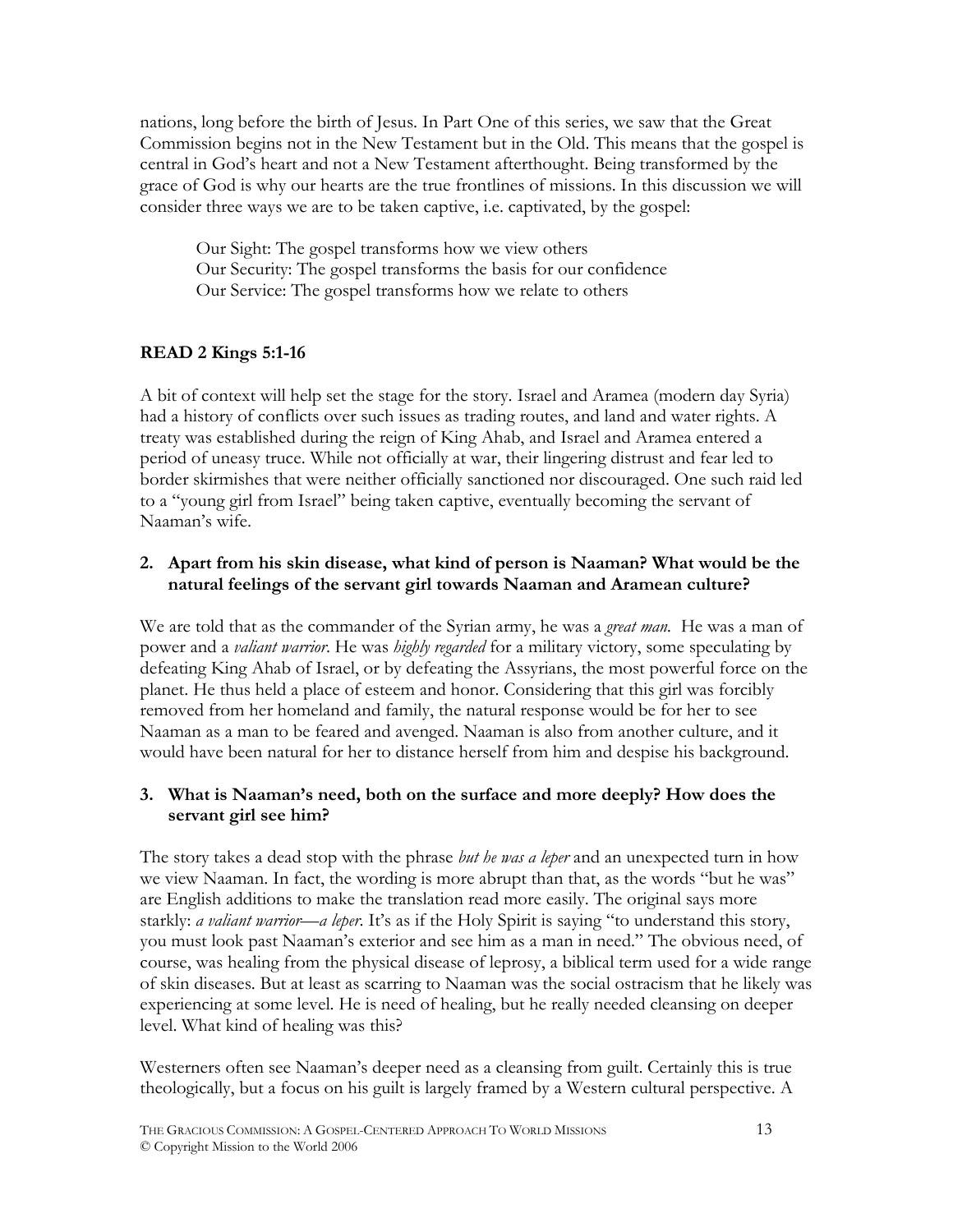Western worldview typically looks at behavior through the lens of guilt or innocence. This perspective is why Americans may feel guilty when they run a stop light, even though no one is around. It also results in a higher proportion of lawyers relative to the rest of the world. Being right and defending your rights is a strong Western value.

But to understand Naaman's need, we must see this story through the perspective of a Middle Easterner. In the Middle East and Asia, there is a greater emphasis on honor and shame. Your position in society means everything. What you do reflects on your group, family and tribe. Middle Easterners have a strong external desire to achieve honor and avoid shame at all costs. Since leprosy cuts you off from others, it is considered a shameful disease. More than experiencing guilt, Naaman feels shame.

When the servant girl looks at Naaman, the man responsible for her captivity, she is somehow able to see beyond a natural instinct of fear and revenge. She sees Naaman as above all, a man in need, both physically and spiritually. Given the context, this is indeed an outrageous response for her, overriding whatever fear or bitterness she had.

#### 4. How do people typically perceive others who are different from them, including those from different cultures? How does looking on the exterior of a person limit the gospel?

When people look at others, they naturally focus on appearances, such as their physical looks, background, level of education, personal wealth, personality, religious or political beliefs, and social behavior. These may either be attractive or repulsive. On one level, an outward focus limits the gospel in that we are drawn to people we feel comfortable with and write off those who are different. On a deeper level, such a perspective never sees past the surface needs to the issues of the heart. But God sees not as man sees, for man looks at the outward appearance. But the Lord looks at the heart (1 Samuel 16:7). What does God see there? He sees our guilt, our shame, and our fear. To be transformed by the gospel means that we begin to see people differently, to see them as God sees.

#### 5. How does Naaman try to get rid of his shame? On what "offerings" does he base his hope for healing?

Naaman's expectations for healing are based on five offerings:

- His wealth. Naaman brings an enormous treasure with him: 700 lbs of silver, 120 lbs of gold, and 10 valuable garments, expecting he can buy a cure.
- □ His relationships. He expects the kings of Israel and Aram to open doors for him.
- $\Box$  His status. He expects Elisha will be impressed by his horses and chariots, and that Elisha will greet him personally out of deference.
- $\Box$  His background. He expects the rivers back home will work better than the insignificant Jordan.
- □ His merits. Barring all else, he expects he can do some "great thing" to earn his healing and restore his honor.

Ultimately, he depends on himself, i.e. what he brings to the table. Naaman's security is in Naaman.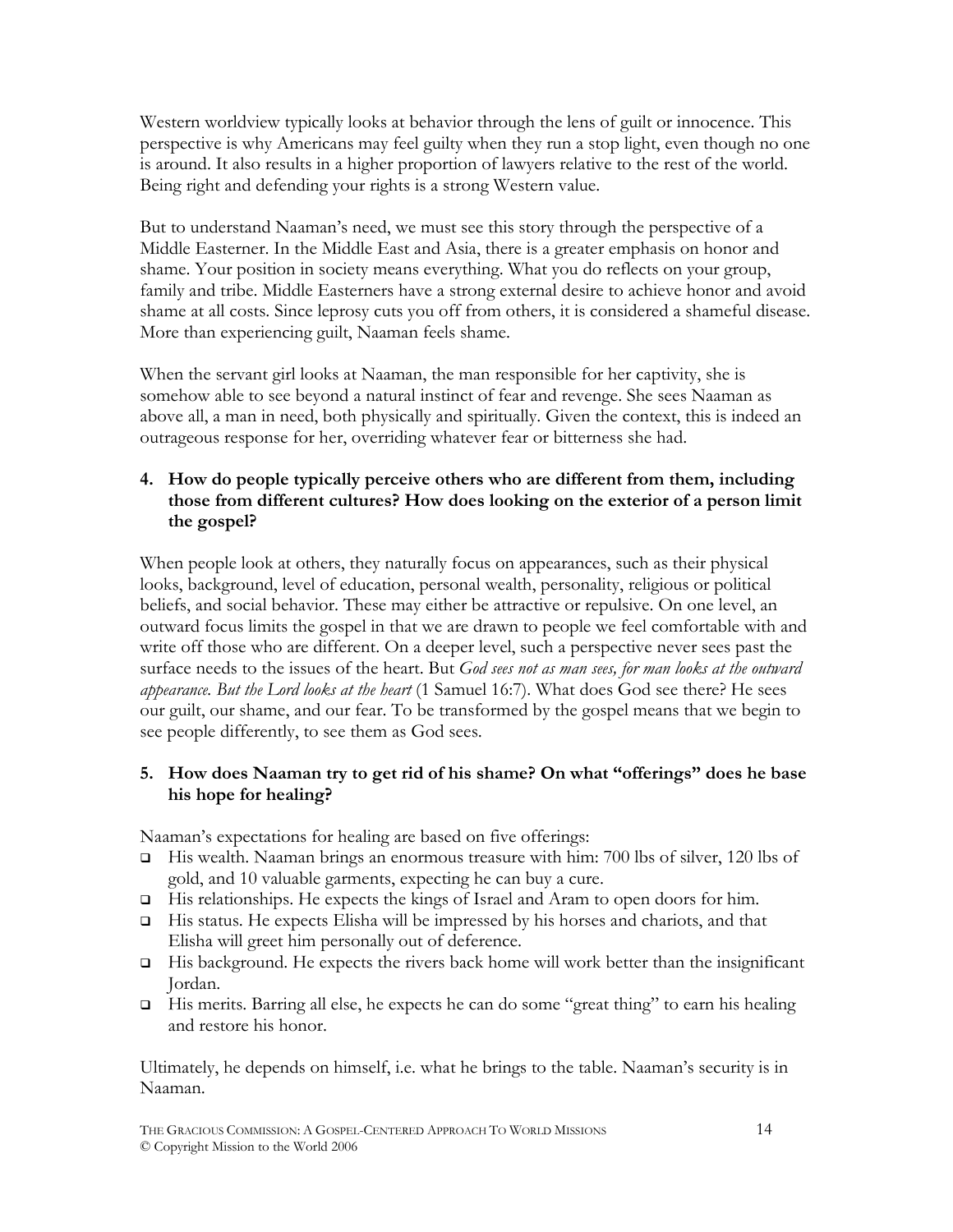#### 6. How is Naaman's hope like that of other religions, and that of ourselves apart from the gospel?

Naturally, we are all the same. We may call it by different names, but in the final analysis, we all look to ourselves. Eastern religions speak of karma, where our good deeds build up good karma that hopefully outweigh or negate bad karma. A Jewish midrash says "three things can cancel evil decrees; namely prayer, almsgiving and repentance." A Jordanian Muslim summed up Islam by saying "we hope that what we do will attract the mercy of God."

Naturally, we are no different. Like Naaman, we say, "just tell me what to do." As long as it's noble or sacrificial—as long as it requires something of me, I'll try it. We are all wired to think we have to do something for our restoration, that it ultimately depends on us. And this reliance on self doesn't disappear after becoming a Christian. Christians often think our obedience means God loves us more, and our disobedience means he loves us less. We may have a different river back home or a different holy book, but naturally we're all the same. The tug of our fallen nature is to relate to God based on what we do. We find our security in ourselves.

#### 7. How does Elisha respond to each of Naaman's offerings, and what is behind Naaman's reaction? What does this say to where we must find our security?

Elisha rejects or ignores each of Naaman's offerings:

- $\Box$  His wealth. Elisha refuses to accept anything.
- $\Box$  His relationships. The kings' references mean nothing to Elisha.
- His status. Elisha does not greet Naaman personally and sends his servant instead.
- His background. Elisha tells him wash in a local, muddy, insignificant river.
- $\Box$  His merits. Elisha tells him simply to let himself be washed, and nothing more.

Elisha rejects everything he offers, and Naaman feels snubbed. But if we're honest, we're equally offended that we bring nothing to the table. There's a part of us that doesn't want the gift. It may seem counter-intuitive to resist something that's free, but accepting grace is an admission that we are broken beyond repair. In a very real sense, grace is the ultimate rejection of self. Our pride finds that repulsive.

The gospel says we can't make ourselves innocent; we need to be forgiven. We can't restore our own honor; we need to be lifted up. The way home is not our effort. We can never do enough; in fact, we can do nothing at all. Whether we follow Christ or not, we all need a way home that does not depend on self. Another must free us from guilt and shame. We need a Savior from the outside. The biblical story is that of God's initiative to reverse the effects of the fall, not by our efforts, but by grace alone. Our security, then, rests not in anything in ourselves, nor in anything we could add to the work of Christ, but in grace alone.

#### 8. Is there any person, culture or religion which you subtly believe is somehow beyond the reach of the gospel? How does grace address your feelings?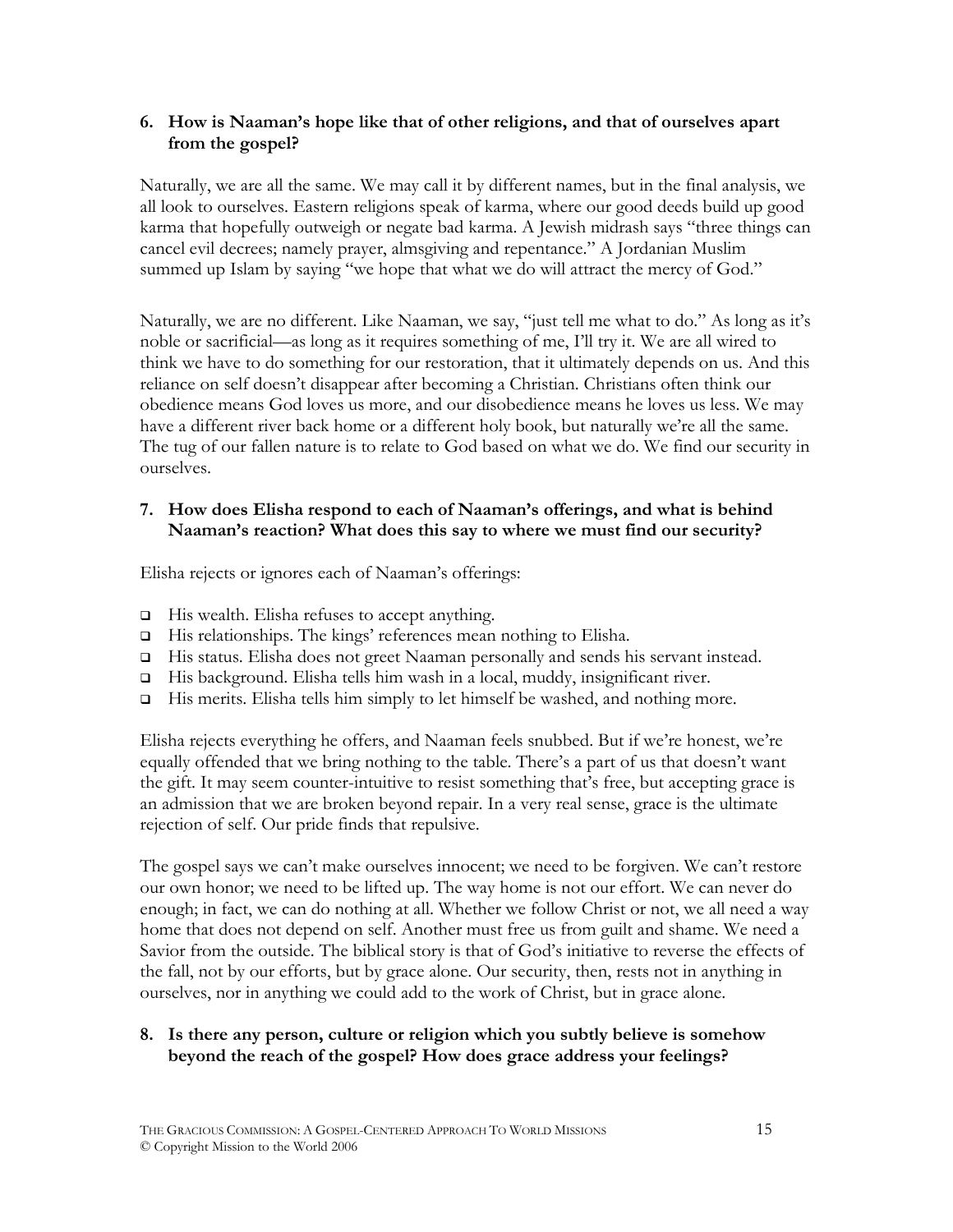Even though they believe in grace, Christians can write off certain people as somehow beyond hope. Perhaps it's a relative who's resistant to the gospel or an entire people group who seems hostile to Christianity. Intellectually, the Christian might believe God can do anything, but in their heart, they may have no real hope. This attitude reflects a misunderstanding of the gospel. If salvation somehow hinges on us, if the decisive ingredient necessary for our salvation is individual merit or even a decision to believe, then we have no basis to hope for anyone, including ourselves. In fact, we should despair.

But grace does not allow you to lose hope for anyone. Because everything depends on grace, no one is more or less able to receive it. No one is beyond the reach of the gospel. A gospelcentered approach to missions is full of hope that God can change the heart of any nation, tribe, people and tongue. And to the degree you've lost hope for anyone, you have likewise lost hope for yourself. If God can't change the heart of a Muslim, Hindu, atheist, or Presbyterian, then he can't change you. The same gospel that saves us is the one we walk by (Colossians 2:6), meaning that the power to change our hearts today is the same power that saved us in the first place. It all depends on grace.

#### 9. What did the servant girl have to offer? What does her experience tell us in terms of who God can use to reach others, even across cultural lines?

In contrast to Naaman, we can't imagine a person of lower position. As a servant, she performed menial tasks and was considered almost a non-person. As a captive, she was a spoil of war and a foreigner who had no rights. As a female in the Ancient Near East, she was considered property. As a young girl, she was neither educated nor respected. And perhaps most insightful, we don't even know her name. All these factors tell us that her identity is not important.

If anyone would seemingly be less qualified to be used of God, especially to reach a powerful man like Naaman, surely it was this unnamed slave. What did she do? She didn't explain fine points of theology. She didn't have a deep understanding of Aramean culture. She simply told Naaman's wife where Naaman could find help. And finally when he washes, he is healed—but not just of leprosy. He is given a new heart, declaring "there is no God in all the world except the God of Israel." This man, looking for honor in all the wrong places, is now restored.

God had arranged her circumstances, even through tragedy, to put her in position to point someone in the right direction. This should tell us that no matter our background, experience, tragedy, or brokenness, God can and will use us. The servant girl wasn't on Plan B; neither are you. This servant girl, who brings nothing to the table, is a true model of grace. There is no boasting about her abilities. There is no bitterness about her circumstances. She's simply open and willing. She understands it's really not about her at all. God uses ordinary people to share gospel, both across the street and across the world. Because of grace, our sovereign God can and will use us.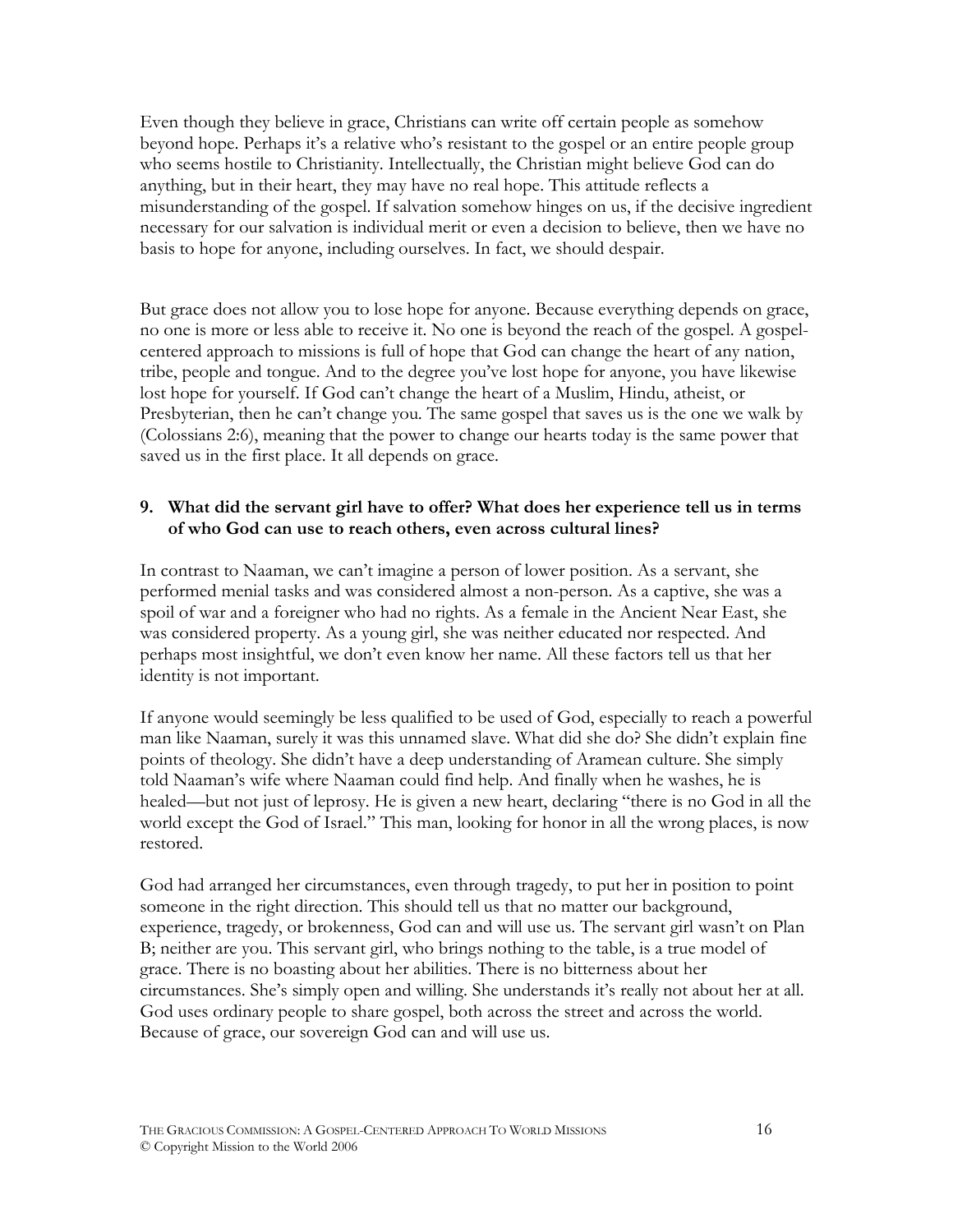#### 10. Summarize the insights from this passage related to a gospel-centered approach to world missions.

Among the many insights would be the following:

- The Great Commission—taking the gospel to the ends of the earth—has always been central in the heart of God and so should be in ours.
- Grace helps us see others as God sees them, as people in need of forgiveness, freedom, and honor.
- Our security is not in ourselves, but in God alone.
- We cannot lose hope for any person or culture; grace makes us bold and hopeful.
- God uses the humble in heart.
- God has sovereignly arranged our lives according to his plan and purposes.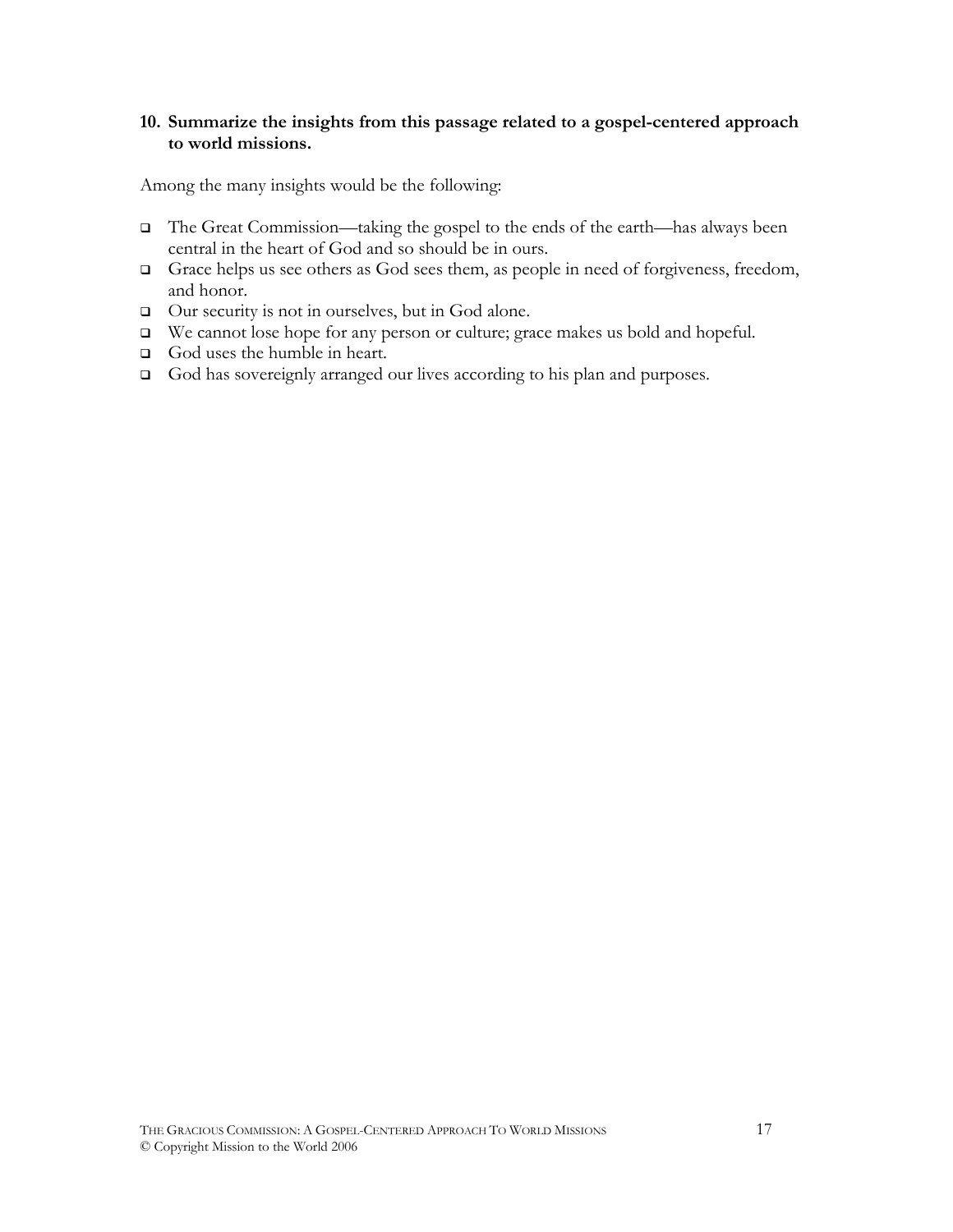# PART THREE: A MISSIONARY'S JOURNEY

#### SELECTIONS FROM ACTS

1. Who has been one of your greatest influences? Who would you consider to be the most influential person in the New Testament, apart from Jesus?

#### Read Acts 4:34-37

2. Barnabas is introduced to us in the account of the early Christians sharing their possessions. Briefly, what details do we learn of him?

#### Read Acts 9:26-28

- 3. Barnabas drops out of sight for five chapters and re-emerges in the ninth chapter of Acts after the dramatic conversion of Saul, the Pharisee who had zealously persecuted Christians. Why were the disciples afraid to associate with Saul? What kind of people do you not like to associate with?
- 4. What kind of reaction could Barnabas expect from the apostles? What motivated him to reach out to Saul, who had yet to prove himself trustworthy?

#### Read Acts 11:19-24

- 5. Why is there need to investigate what is happening in Antioch, and what does Barnabas see there? How does your appreciation of grace help you see the gospel at work in others?
- 6. Missions is the work of Christ extending his love for others through his people. Are you typically more full of hope or despair regarding the effectiveness of missions? To the degree that you despair for others, how can you change?

#### Read Acts 11:25-26

- 7. Why does Barnabas leave Antioch to get Saul? Given Saul's background (a Jewish scholar who's familiar with the Gentile world), why would he be a good fit for the church in Antioch?
- 8. How does grace enable Barnabas to build up others in Christ? What other insights about cross-cultural ministry do you learn from Barnabas?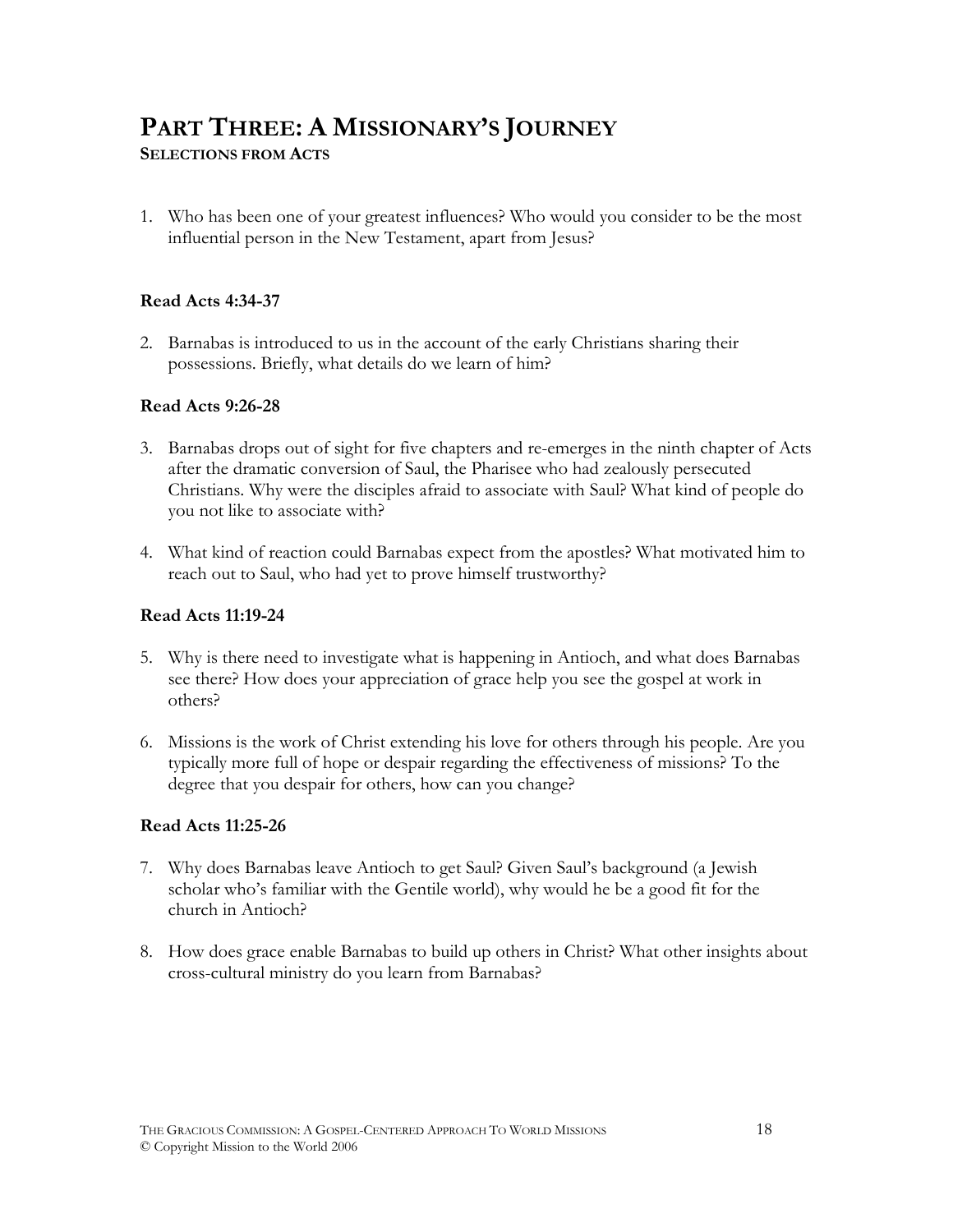#### Read Acts 13:1-5

9. Continuing under Barnabas' mentoring, Saul has become a leader in the Antioch church. The two men are appointed to spread the gospel, and their first stop on the first missionary journey is Cyprus, Barnabas' homeland. If you were going to a very familiar place and took someone to work with you, how might you approach the trip?

#### Read Acts 13:6-12

10. The first known convert on the entire journey comes at the hand of Saul, not Barnabas. How might you have felt, if you were Barnabas?

#### Read Acts 13:13

11. The next reference to the apostles is "Paul and his companions." Barnabas is not even mentioned. From this point on through the end of Acts, Paul becomes the prominent figure and leader. Based on what we've learned, how might Barnabas have reacted and what enabled him to do so? How do you feel when others pass you by in prominence?

#### Read Acts 15:36-39

12. How does Barnabas' service to John Mark resemble the principles of grace he demonstrated to Paul?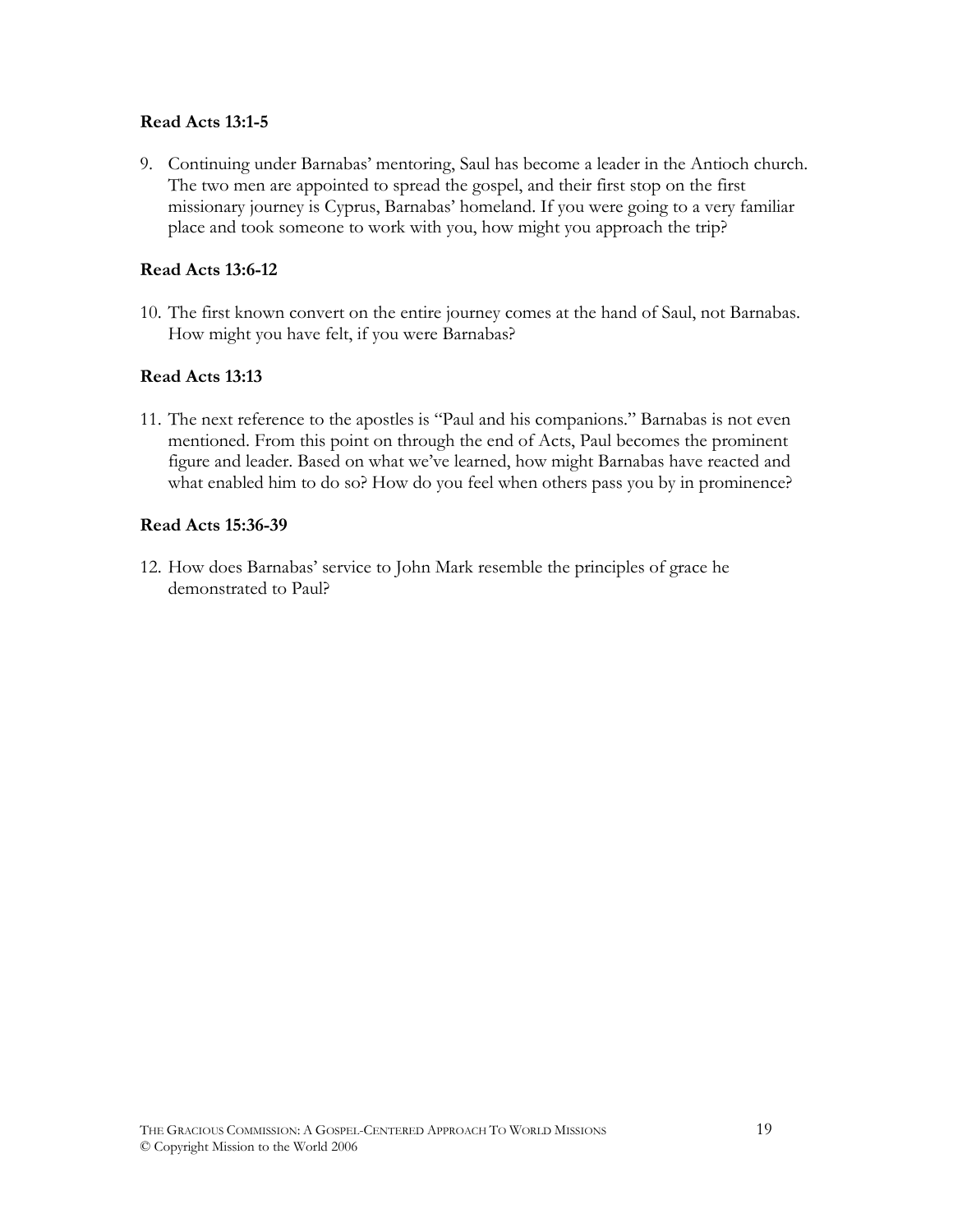# LEADER'S NOTES FOR PART THREE: A MISSIONARY'S JOURNEY

#### Main Points

This discussion focuses on the most influential missionary in the New Testament—and it's not Paul! Apart from Jesus, no one has more influence than Barnabas, a man largely forgotten by history. If he's remembered at all, Barnabas is seen as a background figure in the biblical story, a minor character in the early church. And yet God used him to dramatically shape the identity of the Church—not only in his day but in ours as well.

Barnabas is easily overlooked in part because his story is told in small sections, with comparatively little drama. To get to know Barnabas, one must look at all the related passages at once, so that a real person emerges. This lesson will show us his influence on key leaders, his love for the church and his desire to see the gospel take root in other cultures.

But more than studying his impact, we will examine what enabled him to make such an impression on others. The missionary journey that is most significant is not the road Barnabas took to various cities, the one we see in the maps at the back of our Bibles. Instead, the journey that God cared about most and used in others took place in Barnabas' own heart. The reason Barnabas was so influential can be summarized in one word: grace. Barnabas was above all a man who saw himself and others through the lens of the gospel of grace. And the Church, even today, is different because of it.

There are likely people in your study who are struggling with feeling inconsequential. Perhaps this feeling is expressed through a debilitating sense of inadequacy and low selfesteem. Or on the other end of the spectrum, perhaps they strive for power and influence, in order to become a person of consequence. But in the end, it's the same spectrum: their worth is based on themselves. This is the world of ungrace. Only grace can free us from the idolatry of self. And in this, Barnabas can help show us the way.

#### Questions & Commentary

#### 1. Who has been one of your greatest influences? Who would you consider to be the most influential person in the New Testament, apart from Jesus? Warm-up question.

In this lesson, we will look at a man who most would regard as small and inconsequential. Many people who can identify key figures in the Bible have never heard of him. And yet he is arguably the most influential person in the New Testament, aside from Jesus. Not Peter, John or any of the disciples. Not Mary. Not Paul. At a pivotal moment in the life of the Church, a time of transition, God used this man to define the identity and future of the Church. We can even trace the roots of our own church to his influence. That man is Barnabas.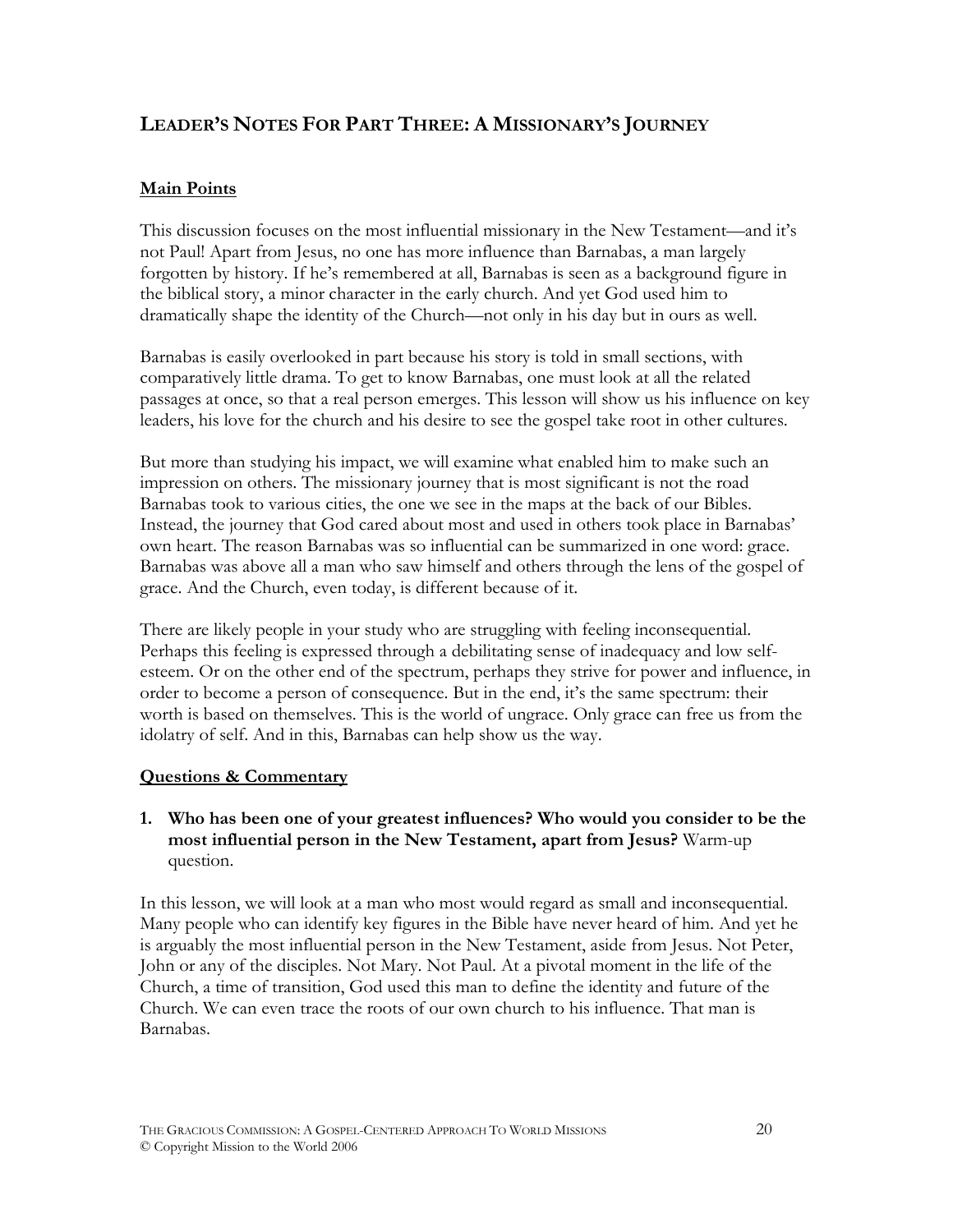#### Read Acts 4:34-37

#### 2. Barnabas is introduced to us in the account of the early Christians sharing their possessions. Briefly, what details do we learn of him?

Barnabas is faithful, generous, and compassionate. As a Levite, he knew God's Word and his ways. He has a reputation for encouragement, as indicated by the apostles nicknaming him "son of encouragement." Barnabas is originally from Cyprus.

#### Read Acts 9:26-28

3. Barnabas drops out of sight for five chapters and re-emerges in the ninth chapter of Acts after the dramatic conversion of Saul, the Pharisee who had zealously persecuted Christians. Why were the disciples afraid to associate with Saul? What kind of people do you not like to associate with?

The disciples had every reason to be afraid. Their friend Stephen had been stoned for his faith, with Saul's support. Saul clearly wanted to destroy the church, and they suspected he want to ingratiate himself with disciples so that he could destroy them. They naturally feared Saul was being duplicitous and could not see him as anything but an enemy.

Based on indications from New Testament letters, nearly three years have passed since Saul's conversion. Thus, for three years they distanced themselves from Saul, in spite of his public ministry. The apostles had written Saul off and never changed their mind.

#### 4. What kind of reaction could Barnabas expect from the apostles? What motivated him to reach out to Saul, who had yet to prove himself trustworthy?

The apostles likely would have questioned Barnabas' judgment: "Do you not remember what he's done? He's responsible for killing Stephen and other followers in Christ? You can not trust him, no matter what he says." Barnabas is taking an unpopular stand at great risk to his own reputation. This is nothing short of extraordinary.

What motivated Barnabas to lovingly serve someone who had been a professed enemy of the Church, before he had a chance to prove himself? Barnabas knew that God loved us even when we deserved the opposite. Saul would later put it this way: "while we were enemies we were reconciled to God by the death of his Son" (Romans 5:10). Although the histories of Barnabas and Saul were different, they had one thing in common: both deserved justice and got mercy. Barnabas knew this and was transformed by the gospel. Only a heart that understands its own need for grace can offer it to others.

Grace enables Barnabas to see what the apostles could not: the unconditional initiative of Jesus extending love to his enemy. Saul had seen the Lord, the Lord had spoken to him, and he a bold witness in Damascus. Barnabas looks at Saul and is able to see beyond his sin and his history. Instead of looking on outward appearances—which would give him ample reason to distrust Saul—Barnabas looks at the heart. And when he does, Barnabas sees Jesus. Maybe the picture he sees is small or out of focus, but Barnabas clearly sees Jesus in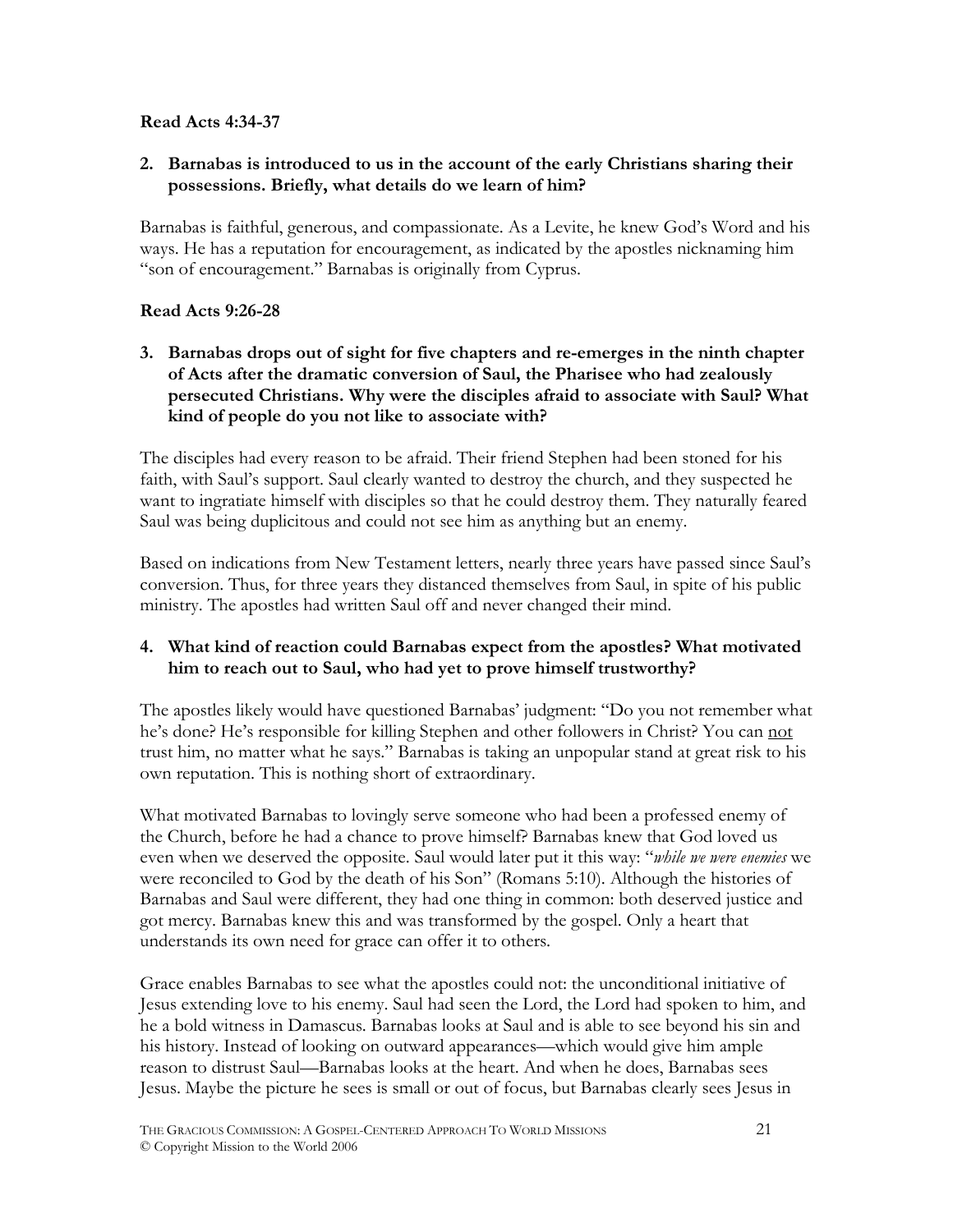him. And that was reason enough to give Barnabas confidence. Barnabas knew that God's work didn't depend on anything in Saul; it had nothing to do with Saul at all. Barnabas sees God at work, and he bets on God.

#### Read Acts 11:19-24

#### 5. Why is there need to investigate what is happening in Antioch, and what does Barnabas see there? How does your appreciation of grace help you see the gospel at work in others?

About five years after Saul is accepted by the apostles in Jerusalem, some believers from Jewish backgrounds move to the gentile city of Antioch. As was typical, most of these believers shared the gospel only to Jews. For centuries, they had been taught that Jehovah was the God of the Jews. In the same way, they believed the gospel was meant only for Jews.

But some believers—notably those not from Jewish lands—spoke the good news to the gentiles, who responded in faith. The disciples in Jerusalem weren't sure what to make of it, so they sent Barnabas to investigate. They knew he had discernment, was grounded in the Scriptures and most important of all, he was able to see the gospel in different and surprising packages. As he had done with Saul, Barnabas sees beyond the outward circumstances and sees "the grace of God" (11:23).

We must remain open to God working in anyone, for with grace, there are no boundaries to who can receive the gospel. If the gospel does not depend on something in a person—his behavior, background or potential—then it cannot be restricted to any individual or group. Because it does not depend on something in us, none of us is more or less able to receive grace. The gospel of grace, to be truly gracious, must by definition be open to any person, group or nation. Missions is fueled by grace.

#### 6. Missions is the work of Christ extending his love for others through his people. Are you typically more full of hope or despair regarding the effectiveness of missions? To the degree that you despair for others, how can you change?

Our being gracious means that we cannot restrict hope for anyone. Instead, we should be eagerly searching for any sign that God may be doing a new thing in someone.

Conversely, losing hope for someone is an indictment not on that person—who is unable to deserve it anyway—but on our understanding of the power of the Holy Spirit. Hopelessness says far more about ourselves than about others.

Change does not happen by our flipping some switch, or by our somehow manufacturing or pretending to hope for others. Instead, we need grace to be more gracious! The Christian life from start to finish is one of repentance and faith. Thus, the starting point to see the grace of God in others is repenting of the pride that blinds us to grace, e.g.

> • Of not believing that the same power that changed your heart can change others.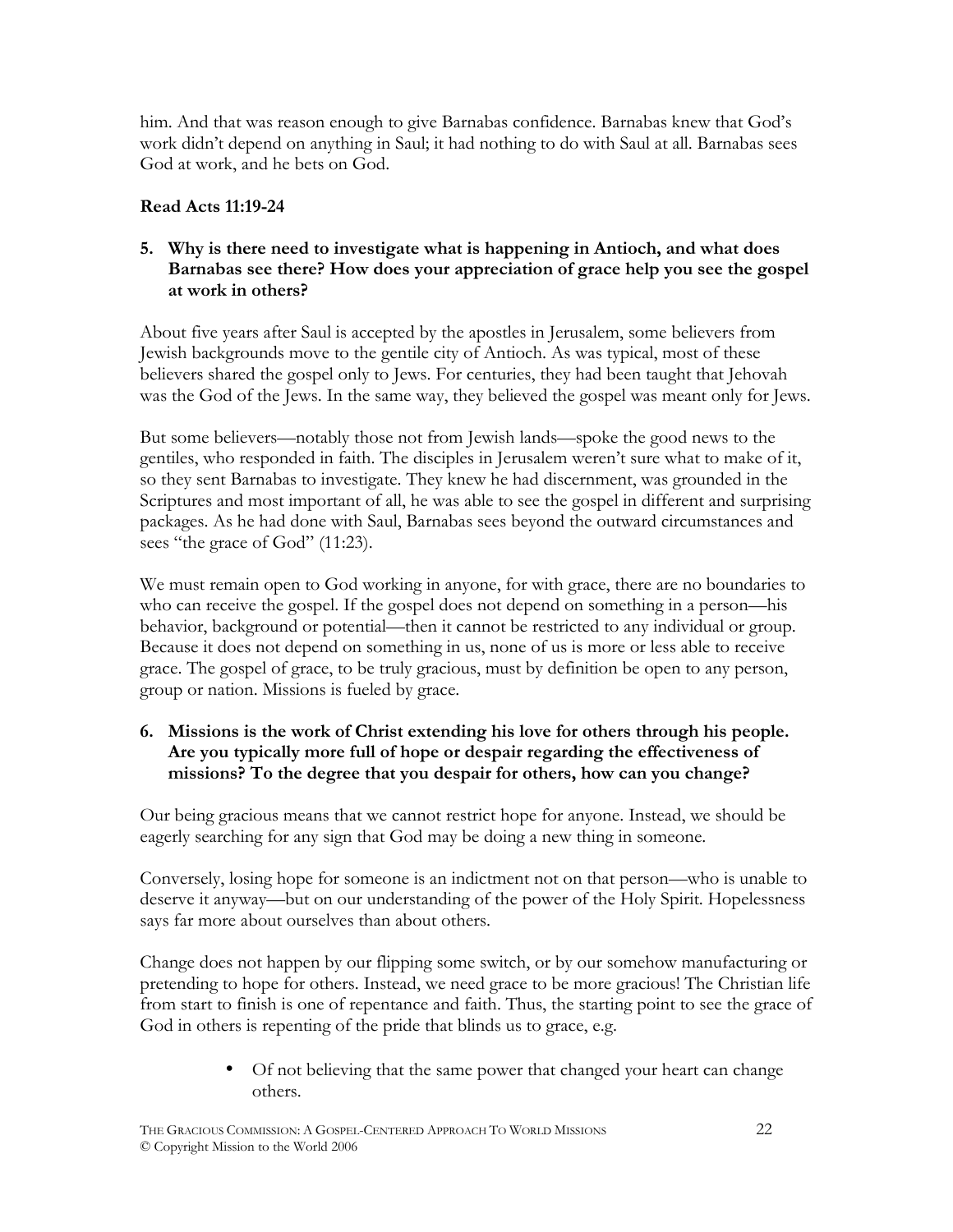- Of believing your ethnic or national background is inherently superior to others. Or for that matter, inherently inferior.
- Of thinking that the real problem in our church or society is the other person: if he could just fix him, things would be fine.
- Of thinking that God only speaks to you and people like you.
- Of second guessing people's words and motives.
- Of holding to untested stereotypes or prejudices.
- Of bearing grudges against individuals or groups.

It is when we are broken of our pride that the gospel most fully works in us. The depth of our repentance determines the height of our faith, for we have made room for something other than ourselves. Having nothing left in ourselves to cling to, we look to Christ to change us, renew us and fill us. And he will because he promises to do so. That is faith. It is not faith in faith, it is faith in Christ.

The first principle from the life of Barnabas is grace always hopes for any person or situation.

#### Read Acts 11:25-26

#### 7. Why does Barnabas leave Antioch to get Saul? Given Saul's background (a Jewish scholar who's familiar with the gentile world), why would he be a good fit for the church in Antioch?

The Antioch church is growing rapidly, new believers are being discipled, and the walls of racial division are coming down. In the midst of fruitful ministry needing wise and capable leadership, Barnabas does an amazing thing: he leaves. At a pivotal time for the church, when Barnabas' presence was greatly needed, he felt compelled to leave the city to find help. Barnabas knows that the care and growth of the church urgently required more leaders. But rather than looking to Jerusalem for help, he travels westward to Tarsus, nearly a week's journey on foot.

He goes there to recruit Saul, who has been out of the picture for five years. Given that we know little about this interim period, perhaps Saul is still somewhat disconnected from leaders in Jerusalem. Regardless, his ministry offers little hint of the future impact we remember him for. Instead, the last few years have been a time of seasoning and preparation.

Barnabas brings Saul to Antioch, where they taught and led the church for a year. But in enlisting Saul, Barnabas had more in mind than the needs of the Antioch church. He was also thinking of Saul. Barnabas sees the opportunity in Antioch as a perfect match for Saul's unique talents. Barnabas is a man supremely committed to seeing others grow in Christ, and he gives Saul a context to grow into the leader God intended him to be.

What did Barnabas see that others might have missed? First, he knows the context. Antioch is an important center of commerce, full of people from diverse ethnicities. The city is strongly influenced by Greek thinking and culture. To succeed there, one must be adept in the gentile world. Barnabas also knows the church in Antioch. The work began as a result of persecution, so they knew the gospel comes at a price. Barnabas is aware that the gentile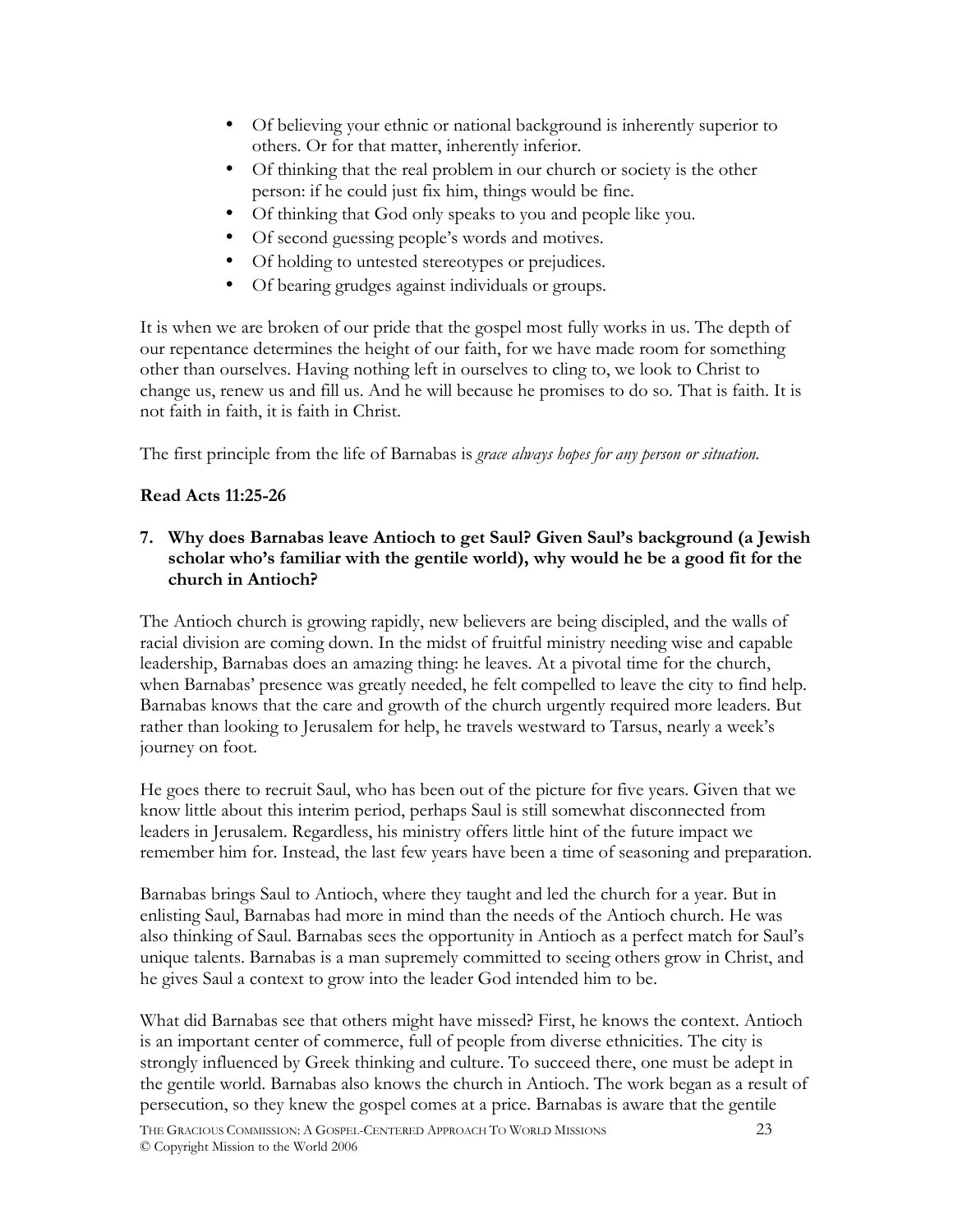members may be viewed with suspicion by Jewish believers. He also knows the church has a passion to share the gospel with both Jew and gentile, and that ministry to gentiles will represent a host of unique challenges.

In Saul, Barnabas sees a man grounded in the Scriptures and the gospel of grace, exhibiting a life transformed by Jesus. As a Roman citizen, Saul also has an appreciation for the gentile world. He is fluent in Greek, a natural leader, and has a bold passion to see the gospel take root among gentiles—even at great personal expense. Given the mix of all these factors, Barnabas sees Saul as the perfect person to come alongside him in ministry.

#### 8. How does grace enable Barnabas to build up others in Christ? What other insights about cross-cultural ministry do you learn from Barnabas'?

From the perspective of two thousand years of Church history, we look back on the arrival of Saul in Antioch as a critical turning point for both him and the early church. The time in Antioch launches Paul's public ministry and the expansion of the Church into the gentile world. Given the drama of this moment, it's easy to overlook what made it possible in the first place.

Given a growing ministry doing exciting work, many people might have been tempted just to stay in Antioch. When people are turning to you for leadership and advice, why share the role at all? And if help from the outside was really needed, why not get someone safe and predictable? When things are going well, it's easy not to give anything away.

But Barnabas was a man of grace. He knows it's not about himself, his reputation, his position, his control, or his ego. It's not about Barnabas and his kingdom. It's about Jesus and the kingdom of God.

Only grace can humble and transform a heart like it did for Barnabas. Grace enables Barnabas to think more about others than himself. And grace enables Barnabas to build them up in Christ without manipulation, without reservation, and without pride. Why? Because the gospel means that Barnabas has nothing to prove. He doesn't have to earn merit in the eyes of God, others or himself. Instead, he knows he is fully accepted, and nothing nothing—can make God love Barnabas more than he does already. Thus, Barnabas can relax his ego. With his own reputation out of the way, he can humbly address the need at hand. And in so doing, he pulls a man like Saul from the sidelines and gets him into the game.

Missionaries should learn to model Barnabas in their appreciation of grace, so that they can most effectively equip others for leadership. Like Barnabas, missionaries serve not simply as doers and delegaters, but as facilitators of leaders, equipping others for the work of ministry. An encourager grounded in grace draws out the unique abilities and talents in others, without forcing them to conform to a preconceived mold. We also learn from Barnabas the importance of the local church and it being an instrument in the Savior's hands to take the gospel across cultural boundaries and walls.

The second principle from the life of Barnabas is that *grace draws out the best in others*.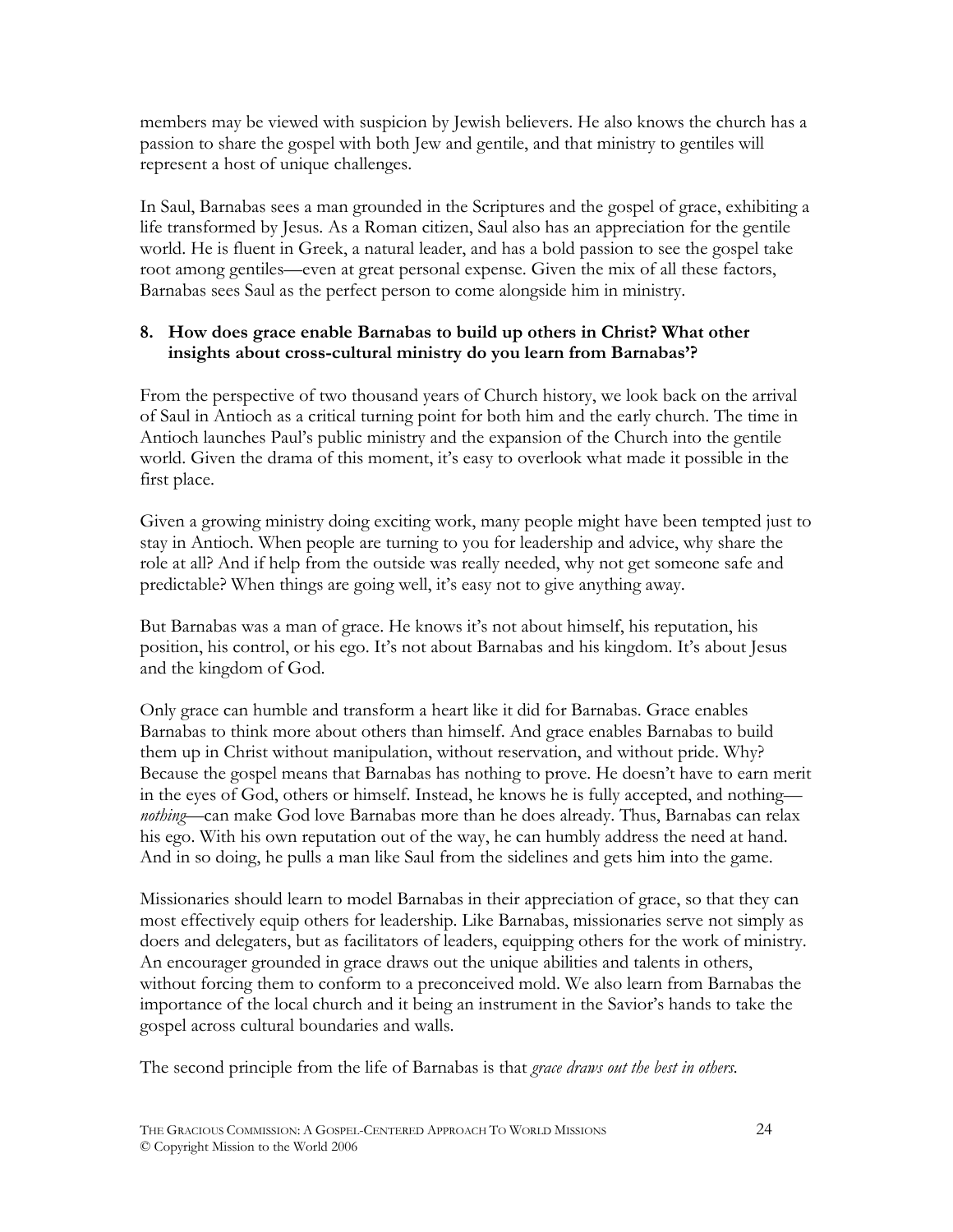#### Read Acts 13:1-5

9. Continuing under Barnabas' mentoring, Saul has become a leader in the Antioch church. The two men are appointed to spread the gospel, and their first stop on the first missionary journey is Cyprus, Barnabas' homeland. If you were going to a very familiar place and took someone to work with you, how might you approach the trip?

After a trip to Jerusalem, Barnabas and Saul returned to Antioch, taking with them John Mark. The names of the leaders in 13:1 indicate Antioch is a multi-ethnic church, and that Saul is considered among the visible leaders of the church. Given the order of the names in Acts 12:25, Acts 13:1 and elsewhere, we know that Barnabas has the preeminent leadership role. Saul becomes one of two men set apart by the Holy Spirit for a new work. Considering that just a few years prior, the disciples kept him at arm's length, Saul has come a long way, thanks to Barnabas.

They head to Cyprus, Barnabas' homeland. Given a similar situation, we might likely take on the role of host, even explicitly telling our co-workers to follow our lead. It would be natural to expect that the insider and host would take the lead role in dealing with others.

#### Read Acts 13:6-12

#### 10. The first known convert on the entire journey comes at the hand of Saul, not Barnabas. How might you have felt, if you were Barnabas?

The group begins their journey on the northeast corner of Cyprus and travel through the entire island until they get to Paphos, on the southwestern tip. Along the way, they share the gospel in the Jewish synagogues, but no responses are recorded.

In Paphos, a gentile official wants to learn about God from Barnabas and Saul. When Elymas opposes them, Saul boldly steps in and confronts him. Instead of preventing the proconsul from seeing the truth, Elymas will become blinded for a time. This dramatic event is used by God to open the heart of the official, who believes the gospel. From here on, Saul is now referred to as Paul, the name by which he is remembered.

What might Barnabas have been feeling while watching this unfold? Another man might have felt Paul was being too confrontational, and that his tactics weren't appropriate for his homeland. Or it would be natural to feel a bit slighted or jealous that the first conversion took place at the hand of Paul. Barnabas, the primary leader and host, was overshadowed.

#### Read Acts 13:13

11. The next reference to the apostles is "Paul and his companions." Barnabas is not even mentioned. From this point on through the end of Acts, Paul becomes the prominent figure and leader. Based on what we've learned, how might Barnabas have reacted and what enabled him to do so? How do you feel when others pass you by in prominence?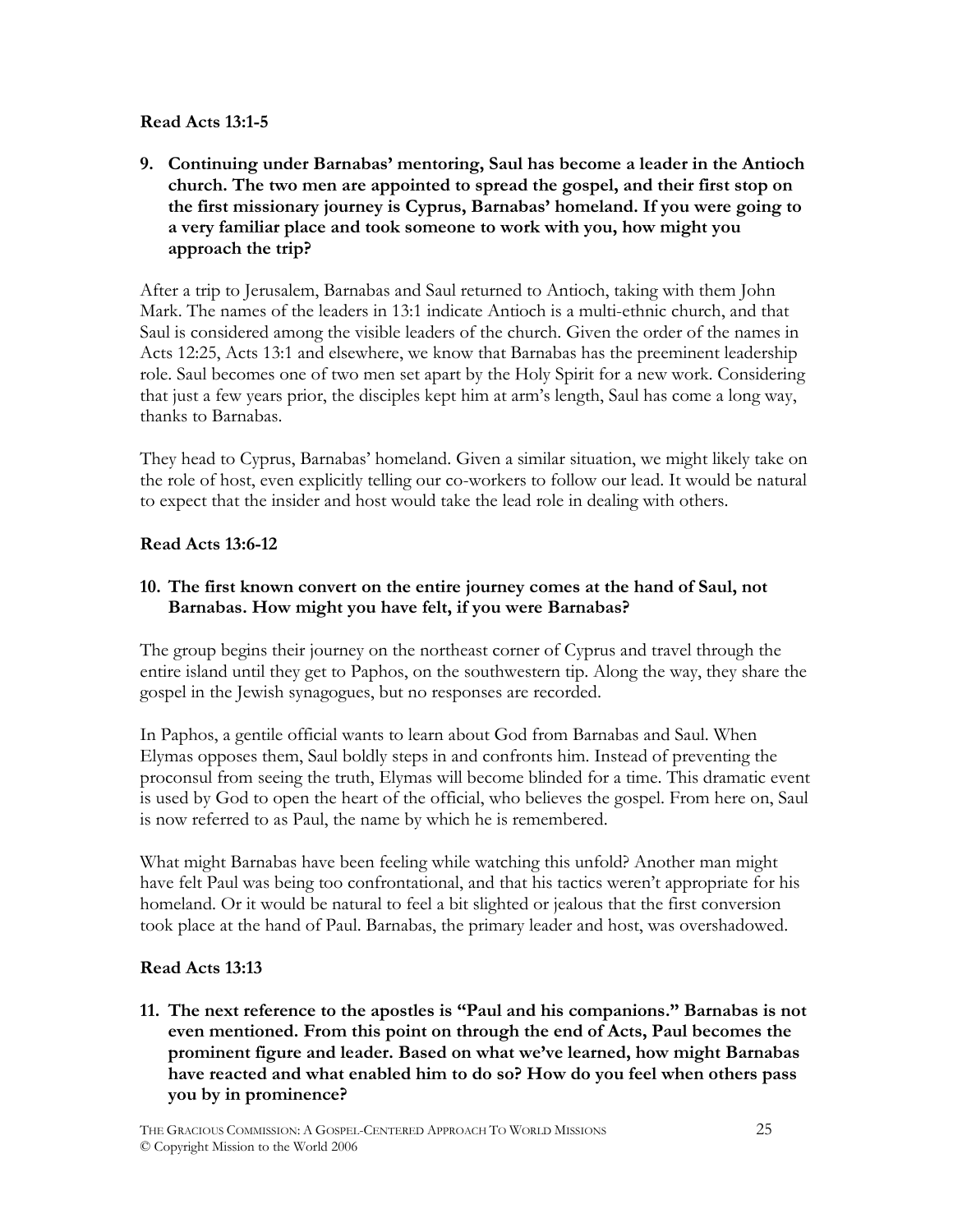The wording in 13:1 is startling. Barnabas—the man who first showed confidence in Saul and enlisted him for service—is completely eclipsed by his protégé. From this point forward, the story centers on Paul. Paul clearly is the lead figure, being mentioned first in all but one reference to the two men (c.f. 13:46, 50; 15:2, 22). Largely forgotten by history, Barnabas is reduced to a footnote of the early church.

We have every indication that Barnabas is ok with that. He never holds Paul back, nor does he seek the limelight. Grace means not holding on to our reputation or position such that we can't enjoy others' success. It means letting others pass you by in prominence, even the very people you mentor, because grace is only concerned with the prominence of Christ. We can sincerely respond this way because grace teaches us that life is not a story about us. We aren't the central figures in history. The story is about God. And he is at work in his world, for his glory and not ours.

The third principle we learn from the life of Barnabas is *grace unreservedly delights in the success of* others.

#### Read Acts 15:36-39

#### 12. How does Barnabas' service to John Mark resemble the principles of grace he demonstrated to Paul?

After leaving Cyprus, John Mark abandons Paul and Barnabas and returns to Jerusalem. Paul and Barnabas continue on their journey. In planning for a return visit to the cities they visited, Barnabas wants to bring John Mark, but Paul refuses. Paul does not trust John Mark and will not reach out to him. Paul and Barnabas have such a sharp disagreement over the matter that they separate. Barnabas takes Mark and heads straight for Cyprus. We know nothing of their travels, for the storyline in Acts follows Paul's journey. However, we can see a few things.

First, grace always hopes for any person or situation. Though Mark is not trusted, Barnabas sees something in him that others miss. Barnabas looks past the circumstances to the ability of God to transform any heart. Second, grace draws out the best in others. Barnabas sees a need that Mark can fill with the proper guidance. So he takes Mark back to Cyprus, the very place where Mark failed. Third, grace unreservedly delights in the success of others. Though we don't know what happened on the journey, we can see its effects on Mark. Years later, Paul writes of his great confidence in Mark's ability (2 Timothy 4:11). And Mark goes on to write the gospel that bears his name. As did Paul, Mark becomes more prominent than Barnabas.

With Paul, Antioch, and Mark, Barnabas essentially repeated the same principles of grace. He loves seeing the gospel take root in surprising and unexpected places, helping it to grow, and getting out of the way. And then he looks for another place to plant the seeds of the gospel.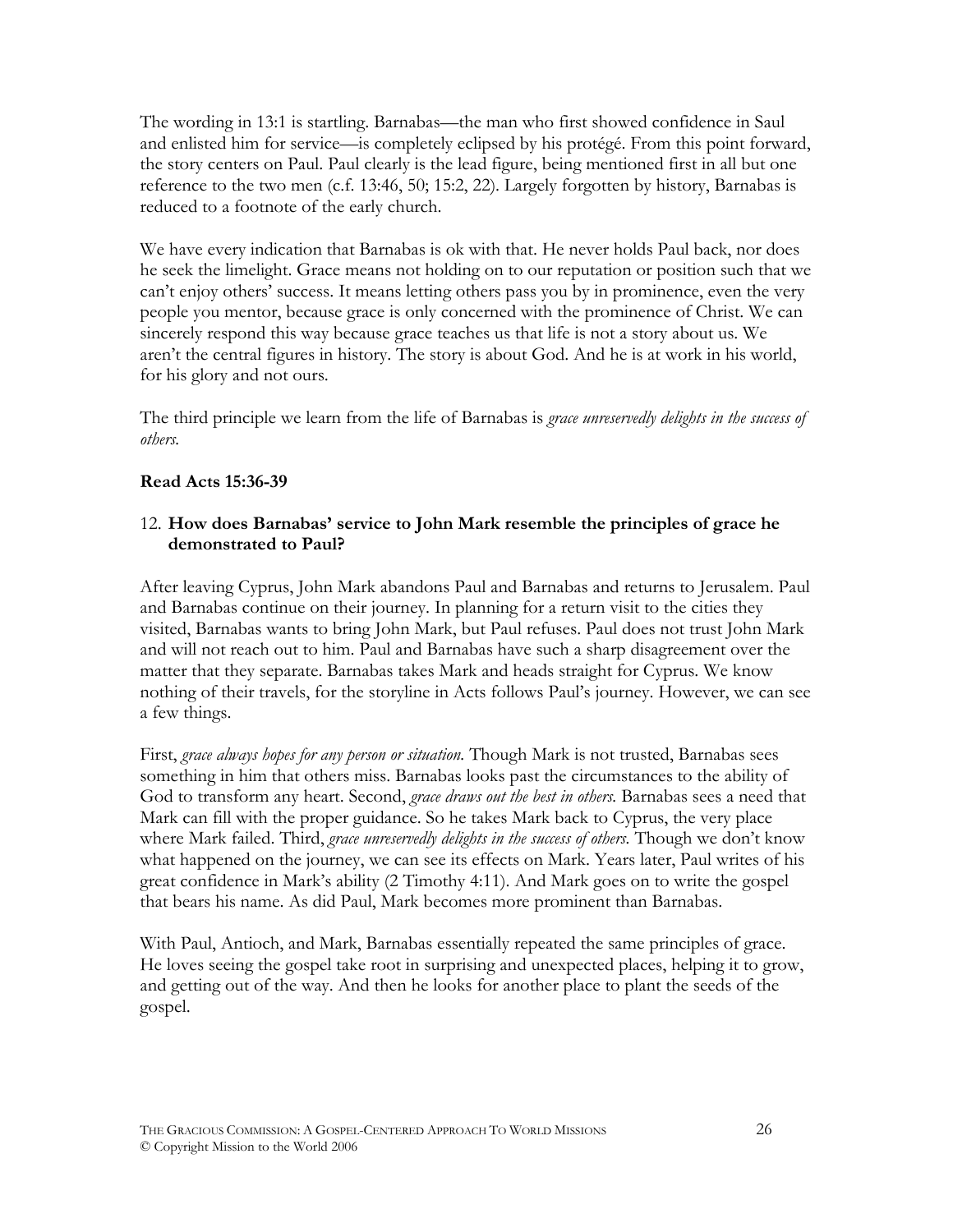#### Conclusion

Apart from Jesus, no one in the New Testament had a greater influence on the lives of others and the unfolding impact of the Church than did Barnabas. We see this through the transformation of Paul, the Antioch church, and Mark. Rather than remaining a pariah, Paul goes on to plant churches throughout Asia Minor and write half of the books in the New Testament. Largely through his influence, the Church is grounded in the gospel of grace. Unbounded by any person or group, the Church spreads the gospel to the uttermost ends of the earth. Instead of being considered unorthodox, Antioch becomes a key church in extending the gospel to gentiles and in demonstrating mercy to others in need. After the fall of Jerusalem, Antioch becomes the leading church of the day. And rather than being sidelined, Mark becomes a leader in the early Church, whose gospel account is read by millions every day. Mark's gospel is often the first book to be translated by missionaries into other languages, introducing countless numbers of people to the grace of God.

The greatest missionary journey, though, takes place in the heart of Barnabas. Something had to transform his own heart before he could become the "Son of Encouragement." That something, of course, is the gospel, which alone is "the power of God for the salvation of everyone who believes" (Romans 1:16). Barnabas' confidence was grounded not in his own abilities, but in the surpassing power of grace. And in this affection, he stopped looking out for himself and started looking out for the grace of God. Precisely because he wasn't concerned with his own influence, God used him to be a tremendous influence on others.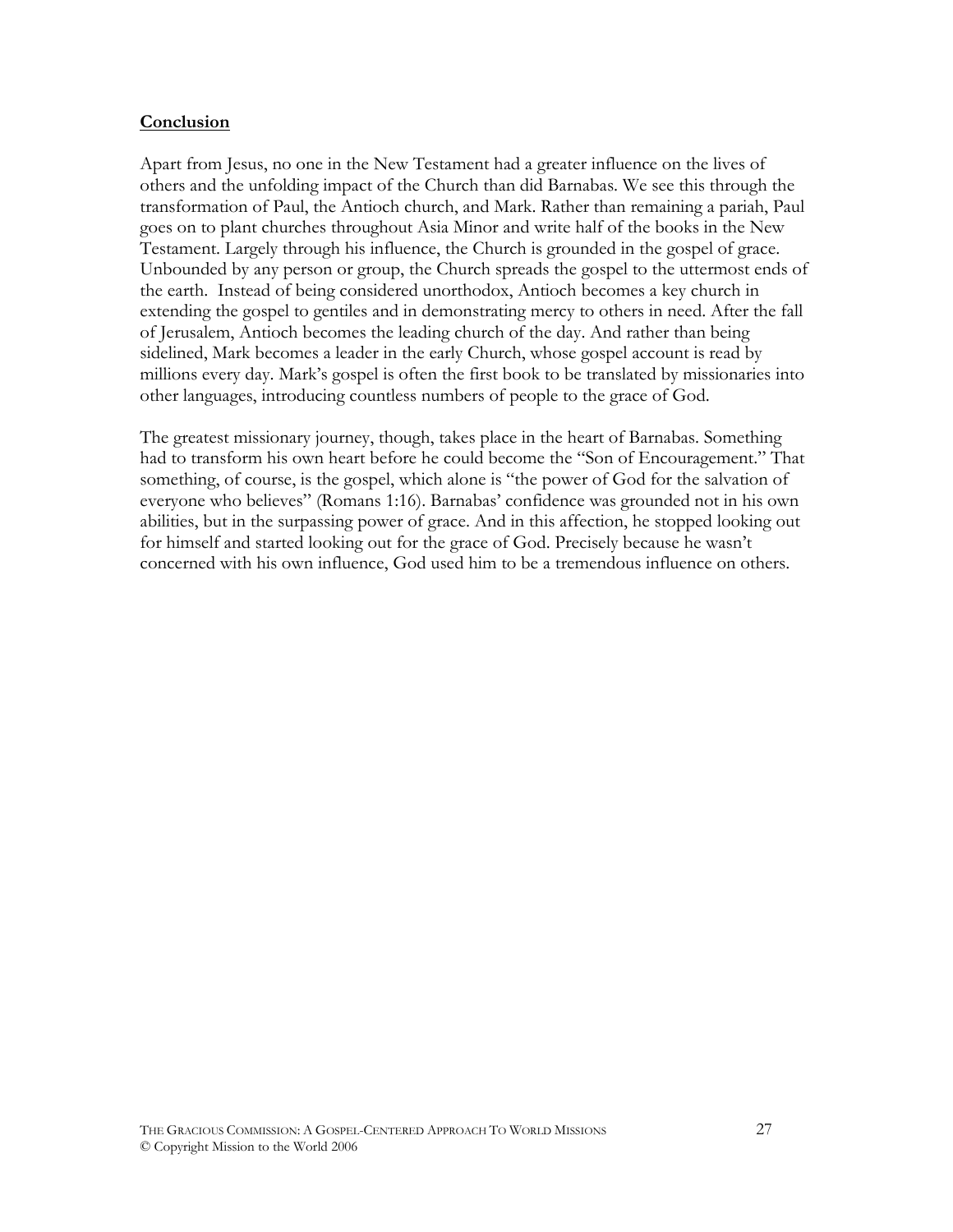# PART FOUR: THE PILLARS OF GRACE MATTHEW 16:13-18

#### Questions & Commentary

1. In the passage we'll discuss, Jesus asks the disciples what was the public perception of his identity. Considering the opinions of your relatives, neighbors or co-workers, how would you answer the same question?

#### READ MATTHEW 16:13-18

- 2. Jesus next asks the disciples the more penetrating question: who do you say I am? Why is this question so critical to all of us? How does this question serve as a prelude to Christ's next word about the mission of the church?
- 3. This passage indicates we cannot know Jesus apart from God the Father giving us understanding. Do you think a belief in God's initiative in drawing people to himself strengthens or weakens a commitment to missions? Why?
- 4. What do we learn about the nature of the Christian life from Jesus' statement that he is the building the church, not us? What difference should this make?
- 5. The word *church* literally means 'called out ones.' The Christian life is to be distinct and compelling, filled with purpose. Other biblical analogies for the Church include building, body, people, family and bride. What do these images suggest of the nature and mission of the Church? What does Jesus think of the Church?
- 6. A common theme in all these images is the importance of unity in the Church. What should this unity look like, and how does it foster the mission of the Church? What can you do to promote unity in the Church?
- 7. Jesus declares that the church is his. In the best sense of the term, he owns and directs the Church. How do human images make us rebel against the idea of Christ owning and ruling us? How does grace make this something to be welcomed rather than feared?
- . 8. What implications of Christ's ownership do you see regarding the Church's composition and purpose, and our participation in its mission?
- 9. Gates are a defensive protection against invasion. Jesus thus envisions the Church to be on the offensive, attacking the 'gates of hell' which are unable to withstand against the incessant blows. Do you feel the Church is busier defending its walls against outside influence or gaining entrance to areas presently beyond its reach? What should the Church on the offensive look like in your city and around the world, and what are some good examples?
- 10. Jesus' words assure us that the Church will be established—even in places where the gospel presently seems to have little presence. What people or places do you find it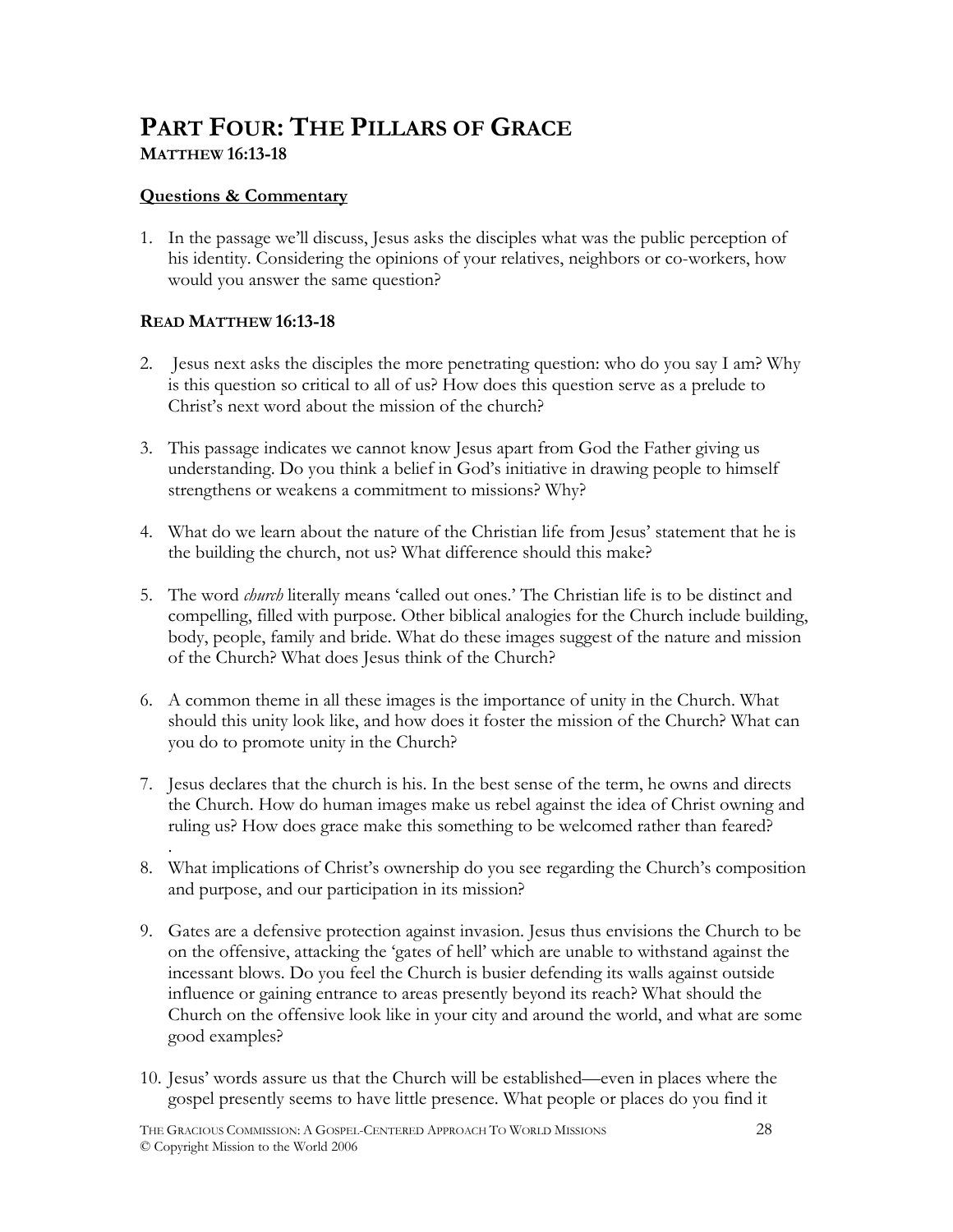hardest to hope they will respond to the gospel? In what ways have you participated in the Great Commission and how can you help establish the church around the world?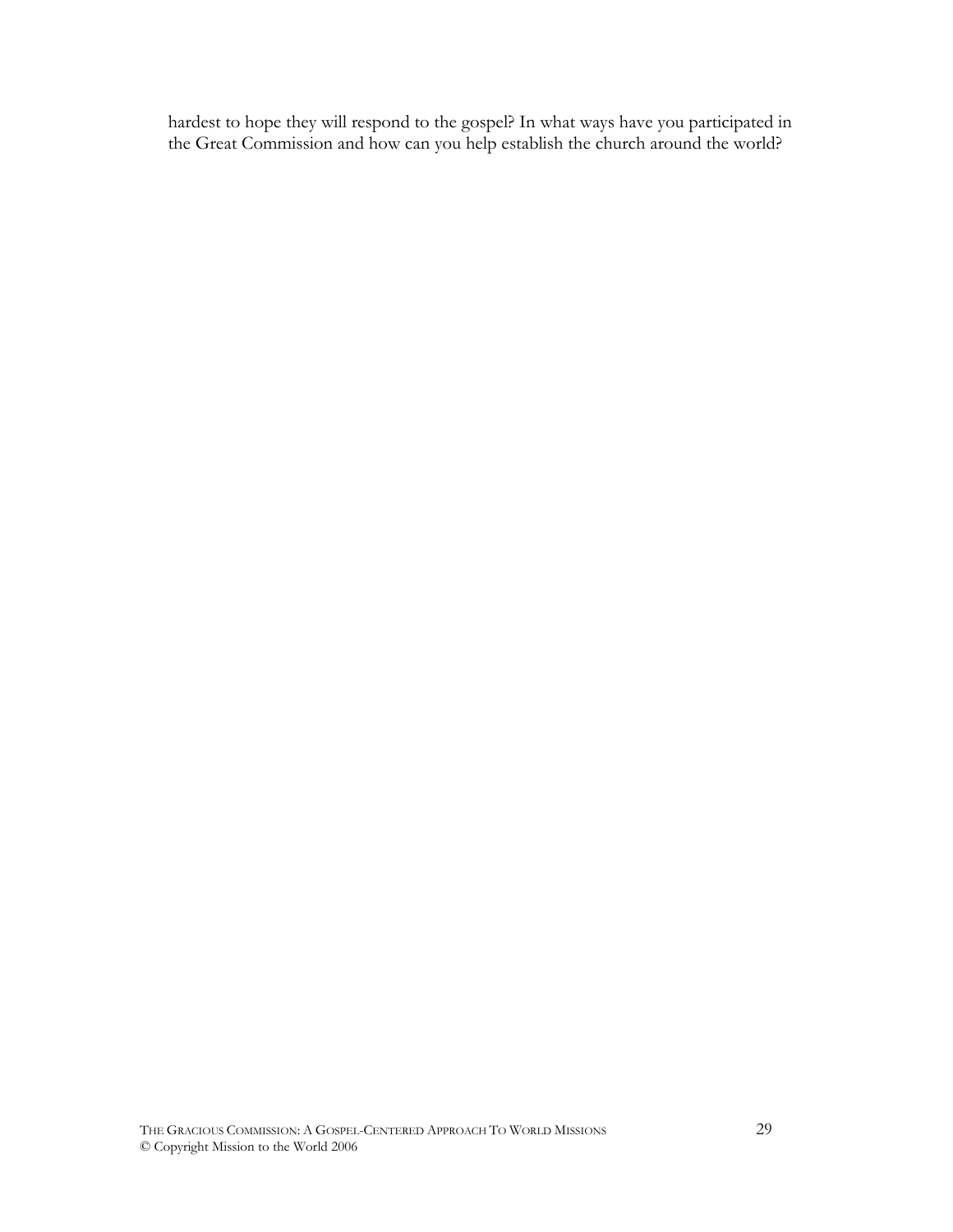# LEADER'S NOTES FOR PART FOUR: THE PILLARS OF GRACE

#### Main Points

In the 16<sup>th</sup> chapter of the gospel of Matthew, Jesus and his disciples are in Caesarea Philippi, a site for worship of the Greek god Pan. Against this backdrop, where people came to proclaim the deity of Pan, he put forward two questions. The first question was a safe one: "who do people say I am?" The second, far more penetrating: "who do you say I am?"

Peter declares that Jesus is the Christ, the Son of the Living God. This dramatic proclamation is as much an affirmation of the glory of Jesus as it is a confession of Peter's own need for a Savior. In so doing, Peter gets it exactly right. And his response is well rewarded, for it prompts Jesus to reveal how he intends to establish his kingdom: I will build my church, and the gates of hell will not overcome it.

The Church, then, is central to the mission of Christ. It is through the Church that Jesus will extend the gospel of grace to the uttermost ends of the earth. The Church will be the primary instrument to bring hope to all peoples, where all are equal at the foot of the cross.

But it is more than a means to an end. Jesus deeply loves the Church. He is the head of the Church and has given his own life for it. More than we can possibly imagine, Jesus is committed to its care, protection and extension. Because the Church is built on the pillars of grace, nothing can topple the affection of Jesus for his bride. Jesus loves the Church, and so must we.

#### Questions & Commentary

1. In the passage we'll discuss, Jesus asks the disciples what was the public perception of his identity. Considering the opinions of your relatives, neighbors or co-workers, how would you answer the same question? Warm-up question.

#### READ MATTHEW 16:13-18

#### 2. Jesus next asks the disciples the more penetrating question: who do you say I am? Why is this question so critical to all of us? How does this question serve as a prelude to Christ's next word about the mission of the church?

The single most important question ever asked seems a simple one: "Who is Jesus?" That's not to be answered by what others think or by what you've been taught. Jesus asked the disciples then and us every day, "Who do *you* say I am?"

The answer to that question will shape our lives and destinies. If we dismiss Jesus as simply a great teacher or religious leader, than we are saying we have no need of a Savior. If there is a God, then we can be good enough to merit his approval. Further, while God may in some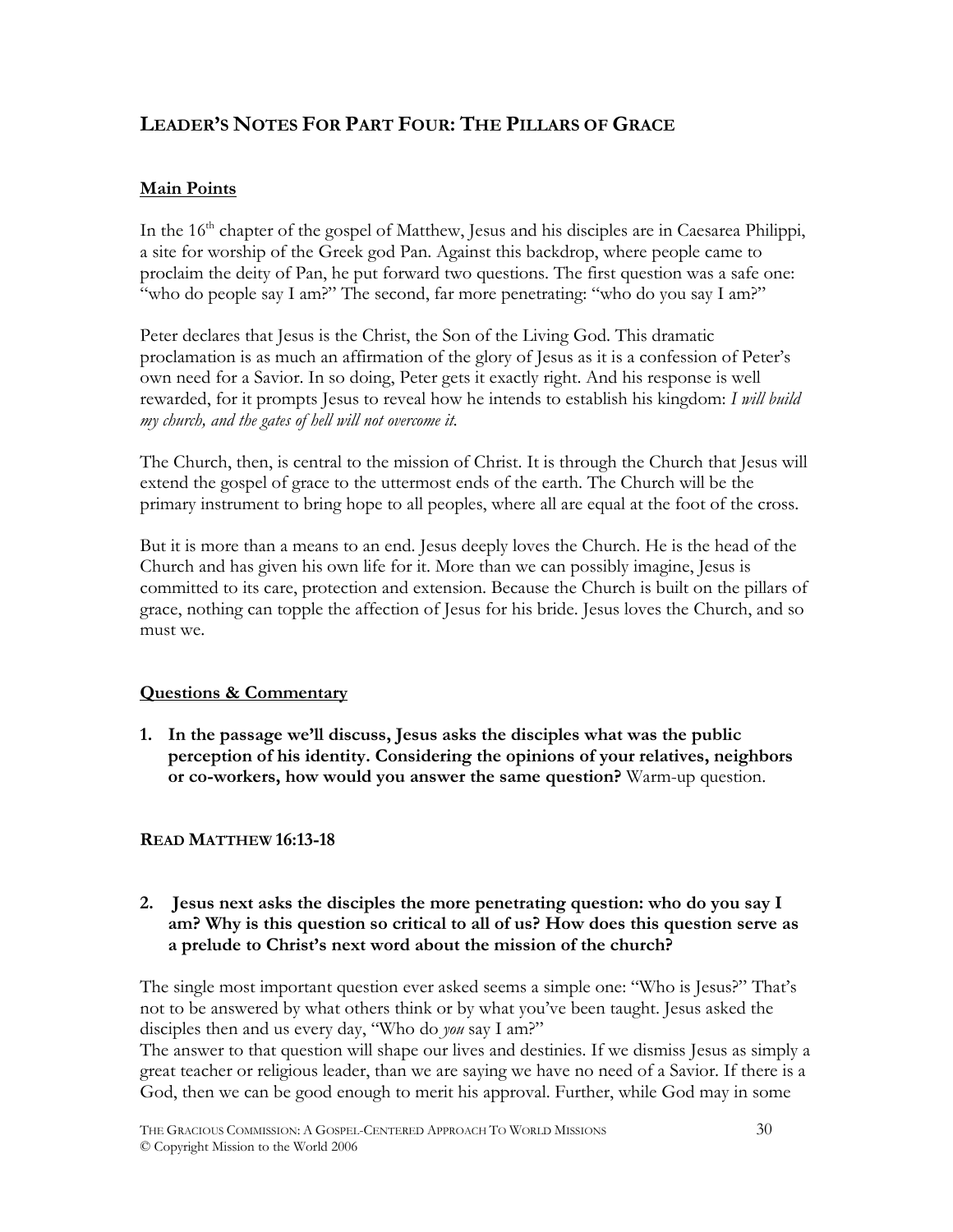remote sense govern his universe, denying Jesus as Lord means proclaiming our own autonomy. We are beholden to no one else; we are the final authorities. The answer to Jesus' question says as much about ourselves as it does about him.

But if we affirm with Peter that Jesus is the Christ, then we are acknowledging our own desperate condition. We need help from the outside. And when we proclaim him the Son of God, we are confessing that he is Lord. We are his, and he has the full right and power to do in and through us as he pleases. Proclaiming Jesus as Lord is fundamentally a declaration of submission.

The mission of the Church is essentially the establishment and expansion of the kingdom of God. There is no point in talking about the Church without first establishing who leads it and why. Otherwise, the Church is reduced to an irrelevant social club.

#### 3. This passage indicates we cannot know Jesus apart from God the Father giving us understanding. Do you think a belief in God's initiative in drawing people to himself strengthens or weakens a commitment to missions? Why?

Peter believes Jesus is the long awaited Messiah, the great King prophesied in the Old Testament. Peter also proclaims him to be the Son of God. While Peter's understanding of the divinity of Jesus will become clearer, his initial declaration receives Jesus' joyful affirmation. But this is not something Peter could have realized on his own. Instead, the Father graciously revealed Jesus' true identity to Peter. Likewise, neither our own discernment nor personal merit can lead us to faith (John 6:44). The entire Christian life, from start to finish, is a work of grace.

Some Christians believe God's sovereign initiative in drawing people to himself fosters complacency in evangelism. The concern is that if faith depends entirely on God, then we have no responsibility to share the gospel. But neither the Bible nor Christian experience supports such a conclusion.

The Scriptures clearly command Christians to share the gospel to the ends of the earth (Matt. 28:19). While the Lord's command is reason enough to witness, a belief in grace gives us further motivation. Grace gives us hope that some will believe. If it were up to us—we who are dead in sin (Ephesians 2:1)—we would not be able to respond. Without grace, there would be no point in sharing the gospel at all, for no one could believe. But God's initiative means that he has drawn multitudes from every nation, tribe, people and language (Revelation 7:9) to himself. Our hope for world missions is based on God's certain promise. Gospel-centered missions is like looking for buried treasure: you will be far more motivated to dig if you know it's out there. Grounded on this hope of God's initiative, countless numbers of Christians have gone into all the world to share the good news of grace.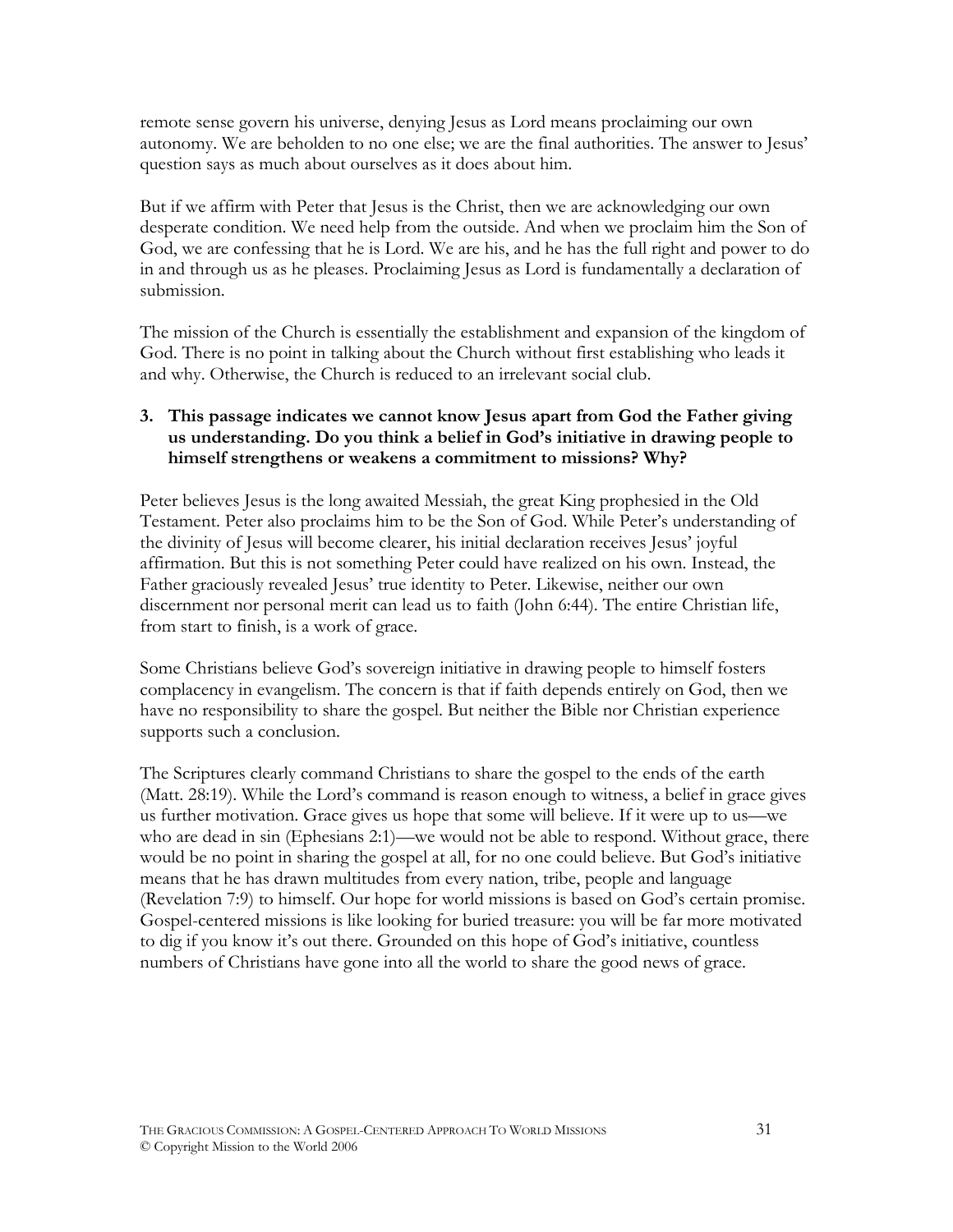#### What do we learn about the nature of the Christian life from Jesus' statement that he is the building the church, not us? What difference should this make?

Christians often begin and end their understanding of grace at salvation. We read verses like "it is by grace that you have been saved" (Ephesians 2:8) and proclaim the good news that we can do nothing to earn eternal life. We must receive this gift by faith alone.

This is all true. But to leave the gospel at a half truth turns it into a lie. Many sermons and books about the Christian life essentially teach that we are saved by grace, but we grow by works. We're given a list of imperatives that on the surface sound biblical but are fueled by our own initiative. God is not happy with us, and we need to try harder. A lot harder. The angry countenance and tone of many a preacher reinforces the notion that Jesus doesn't like us very much. Sure, we're saved. But we need to walk better. And the Christian walk —and God's continued pleasure—comes by self-effort, self-discipline, and obedience.

The Bible is abundantly clear that the Christian life should look radically different. Discipline and obedience are necessary and expected. But they are the fruits of grace, not the cause of it. Paul affirms that grace is the foundation for both beginning and continuing in our walk with Christ: "For the grace of God that brings salvation has appeared to all men. It teaches us to say 'No' to ungodliness and worldly passions, and to live self-controlled, upright and godly lives in this present age" (Titus 2:11-12; c.f. Galatians 3:3; Philippians 2:12-13; Colossians 2:6). God's grace alone enables us to live the Christian life. It's all a gift

This should give us great hope. Because we are sustained by grace and not by self-effort, the Christian life is possible. In fact, it's assured. There is every reason to "press on" as Paul puts it (Philippians 3:12, 14) because we know that it is God who is sustaining us. Left to ourselves, we would quickly run out of strength for the Christian life. In fact, we wouldn't get started in the first place. But because Christ is the one building his church, we don't have to manufacture obedience or pretend to have faith. The Christian life is to be a rest or sabbath from self-effort. We now have peace because we are fully accepted as beloved sons and daughters. Rather than trying to appease an angry God, we can dance. But to dance we need to stop looking at our feet and begin to hear the music of grace.

#### 4. The word *church* literally means 'called out ones.' The Christian life is to be distinct and compelling, filled with purpose. Other biblical analogies for the Church include building, body, people, family and bride. What do these images suggest of the nature and mission of the Church? What does Jesus think of the Church?

As a building (c.f. Ephesians 2:19-22, I Timothy 3:14-15, and 1 Peter 2:4-6), Christians are to be 'living stones,' living not as independent converts but as part of a community. Stones rub up against and press on each other, both giving support and smoothing out rough edges. But all the while, and often unseen to us, Christ is building a glorious edifice. It is staggering to consider that the God of the universe has determined that he will make his earthly home not in a physical temple, but in the hearts and minds of his people. The temple mount is no longer in Jerusalem, but in the Church (John 4:21-24).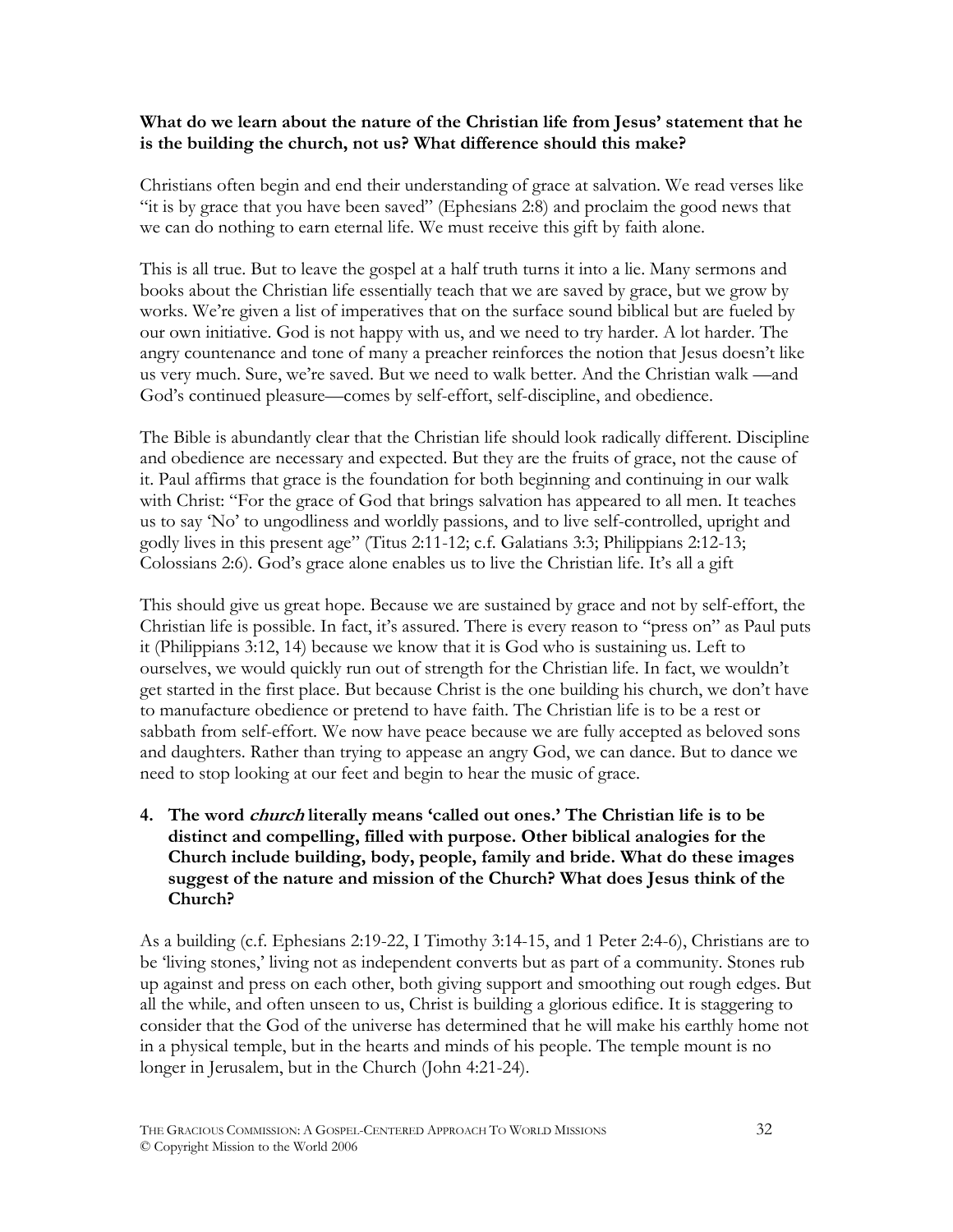As a body (c.f. Ephesians 4:3-6 and I Corinthians 12:12-31), Christians are to live in interdependent relationships. Each part functions only when it is attached to others. Further, each part is necessary for the whole and should be celebrated by all. No part is of greater or lesser worth, particularly since it is God who by his grace grants us gifts and roles. Christ alone is the head of his body, the Church.

As the people and family of God (c.f. I Peter 2:9, Ephesians 3:14-19 and I Timothy 3:15), Jesus sees his followers as beloved sons and daughters. As one global family, we have brothers and sisters around the world, with whom we have more in common in God's eyes than our nearest neighbor. We are to be mindful and concerned for our family, and we should make efforts to connect to other branches of the family tree. One of the roles of God's people is to serve as a nation of priests. This means the Church is set apart as intermediaries between God and other people, bringing them to a deeper knowledge of God and addressing their needs.

As the bride of Christ (c.f. Ephesians 5:25-33 and Revelation 19:6-8), we know Jesus loves us with a perfect and intense affection--more deeply than the greatest love a human bridegroom has for his bride. Jesus will never forsake his bride, whom he is preparing for the wedding. While Christianity is a life-changing faith, it is not moralism or activism. Instead, Jesus desires a living relationship with us based on his grace, not our works.

All these images remind us Jesus deeply loves the Church. He has given himself for the Church and is committed to its care, protection and extension. Since Christ loves the Church, despite its shortcomings, so should we.

#### 5. A common theme in all these images is the importance of unity in the Church. What should this unity look like, and how does it foster the mission of the Church? What can you do to promote unity in the Church?

Sometimes unity is confused with unanimity, a misunderstanding that can be disastrous for the church. Unanimity means believing exactly the same things or having the same passions. If this is the standard we are holding up for the church, it will lead to constant frustration over the inevitable differences that arise. Or it will lead to endless division and church splits, as Christians seek fellowship only with like minded people. The pursuit of unanimity does not build up the Church.

But unity is something altogether different. Unity is the harmonious combination of various parts. It recognizes that Christ intentionally gave us unique talents and convictions for the building up of his body. Christ knew that we grow only when we rub up against people who are different from us, exposing our own needs and shortcomings. We are interdependent parts of one whole. The Christian life cannot be lived fully in isolation from the parts that are different from us. Thus, unity is not opposed to diversity. Unity actually requires it.

In that sense, unity requires more from us than does than unanimity. It's relatively easy to connect with people who share identical beliefs and priorities. No one is stretched, and there really is little need for grace. But for the body of Christ to be one as he intends, we will have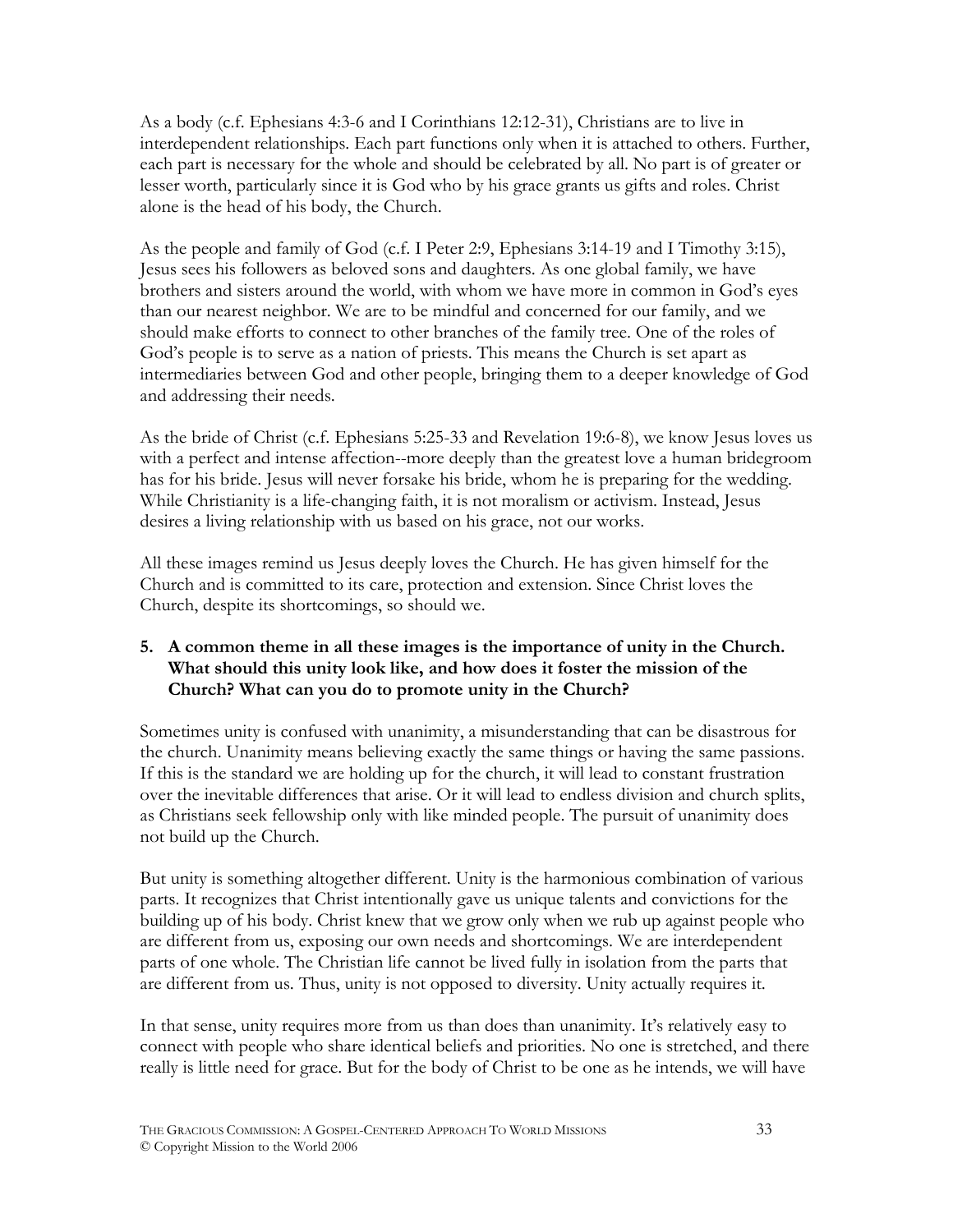to be givers and not simply recipients of the gospel. The Church is a living laboratory of grace.

The unity of the Church is a powerful apologetic of the gospel's power to bring hope to hopeless situations. The world's despair is apparent to all. No one needs convincing that ethnic, family and social discord hardens hearts and promotes endless cycles of distrust and retribution. Those caught in it sense they are powerless to break free. The Savior who came to seek those bound in sin prayed that his people would be one so that the world would believe the Father sent the Son (John 17:21). In the first century, Paul rejoiced in the unifying effects of the gospel which overcame the barriers between Jew and Gentile (Ephesians 2). In every century since, the gospel has repaired broken marriages, healed racial tension, and reconciled national enemies. When forgiveness and acceptance break down entrenched walls of division, a watching world takes notice. Some observers will wonder how Christians achieved what seemed so elusive.

World missions, then, absolutely requires grace. Extending the Church across ethnic and cultural barriers means the Church worldwide will be full of people far more diverse than those in our neighborhoods. But missions based on anything but grace will retain vestiges of division, even if those distinctions seem subtle. Guilt or pity cannot move the Great Commission forward. Ministry based on pity tends to adopt a patronizing attitude towards "those less fortunate." Only grace realizes we're all less fortunate.

We can help foster unity by recognizing our need of Christians who are starkly different from us, yet are co-recipients of grace. Christ died for them too. Fostering unity means accepting that the church won't ever be exactly like we want. We can't bring a consumerist mentality to the Church, continually shopping around for ministries and styles that suit us. Unity means bringing our own talents and passions to the table, but submitting repeatedly to the consensus of others. A commitment to unity requires a constant inclination towards forgiveness, humility and reconciliation.

#### 6. Jesus declares that the church is his. In the best sense of the term, he owns and directs the Church. How do human images make us rebel against the idea of Christ owning and ruling us? How does grace make this something to be welcomed rather than feared?

The possessive "my" establishes Jesus' claim to own and rule the church. Peter echoes this idea in his first letter, calling us a "people belonging to God" (1 Peter 2:9). Because Christ has both created and redeemed us, we are twice bought. Christ rightfully owns us in every sense of the word. And he has authority to do in and through us as he pleases. But our human experience doesn't give us much comfort with these concepts.

One distorted view comes from our upbringing, where the basis of full parental acceptance rests on merit. Children deeply need to belong, not in a vague legal sense, but with the heartfelt, unconditional acceptance of their family. But most of us grow up believing our parents love us conditionally, in part or completely. If we do well on the math test, run fastest in a race, or look prettier than others, we can earn our parents' approval. And when we disobey them, do poorly in school, or cause the team to lose a game, our parents will love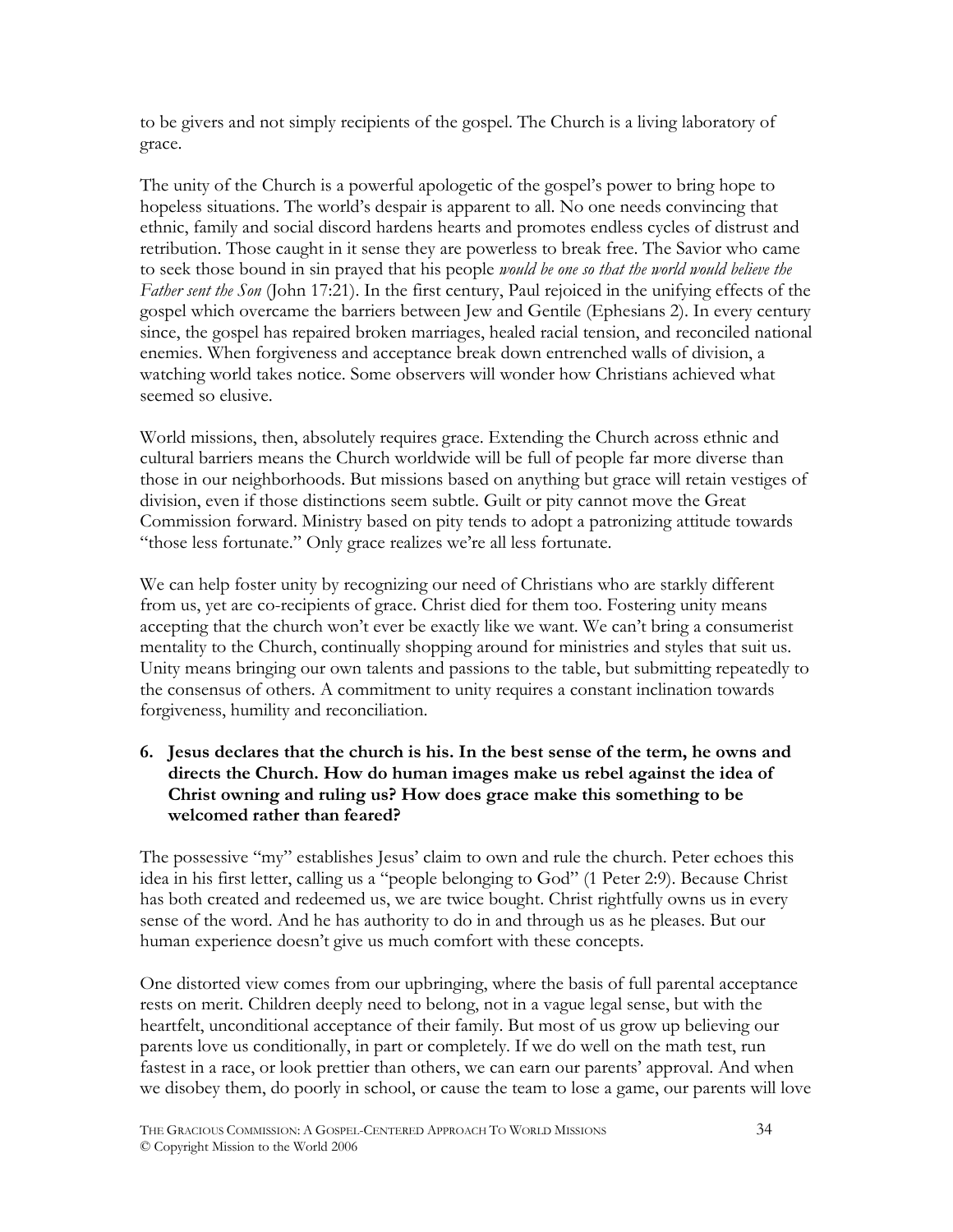us less. Though we long for acceptance, we can never know from one moment to the next whether we are truly favored. This performance basis is deeply ingrained, universal, and reinforced throughout life.

Another distorted picture of ownership comes from slavery, where possession is based on function. Slaves are stripped of their innate dignity and rights, and are sold as property to fulfill whatever purpose or whim of the new master. The slave has no more innate worth than any other tool. The master owns him only as a utilitarian means to another end. The slave indeed belongs, but not willingly or for his own sake.

Our common perception of authority figures is likewise negative. We bristle at the idea of yielding any of our autonomy, particularly to flawed individuals and organizations that have only their own interests in mind. American culture daily reinforces the idea that we should have it our way and live according to our own rules. These media messages subtly shape our personal philosophies such that it becomes unthinkable to submit to another's absolute rule. We may see the need for supervision in certain places, but the idea of a supreme monarch ruling our lives is repugnant. Americans have learned to revolt against kings.

These human perspectives lead us to fear Christ's full ownership and authority. Apart from grace, we may see God as a capricious ogre or cruel taskmaster. Apart from grace, we learn to resist God's rule—and keep him as distant as possible. But grace gives us new eyes to rightly see God's ownership and rule.

First, grace means that our belonging to God is based solely in his nature. We are not children who must perform to earn our acceptance. We are not slaves whose worth is based on our productivity. Our relationship to God is not "merit-based ownership." Instead, the unmerited, relentless love of God is fueled by something entirely in himself. "Grace-based ownership" grounds our relationship solely in the unconditional love of God. As such, we can never consume or exhaust it. Our innate desire for acceptance can only find rest in being fully known and fully loved.

Second, grace means that God's authority over us is truly good and for our best. God is not a graceless employer who sees people as tools to improve his market share. Indeed, we will find our greatest joy in glorifying God. But Christ has come to give us life (John 10:10), even giving his life so that we may live. Rather than repelling us, the gracious, self-sacrificial love of Christ draws us to his rule.

#### 7. What implications of Christ's ownership do you see regarding the Church's composition and purpose, and our participation in its mission?

Because the Church is Christ's and not our own, it must be built according to his plans and designs. If it were left to us, the church would be filled with people not much different from us. We would reach out to the people we most naturally have affinity for. They would probably look like us, have fairly similar backgrounds, and enjoy the same interests. The church would exist to take care of our needs, not those of a dying world. The church would be comfortable and complacent. But it wouldn't be Jesus' Church.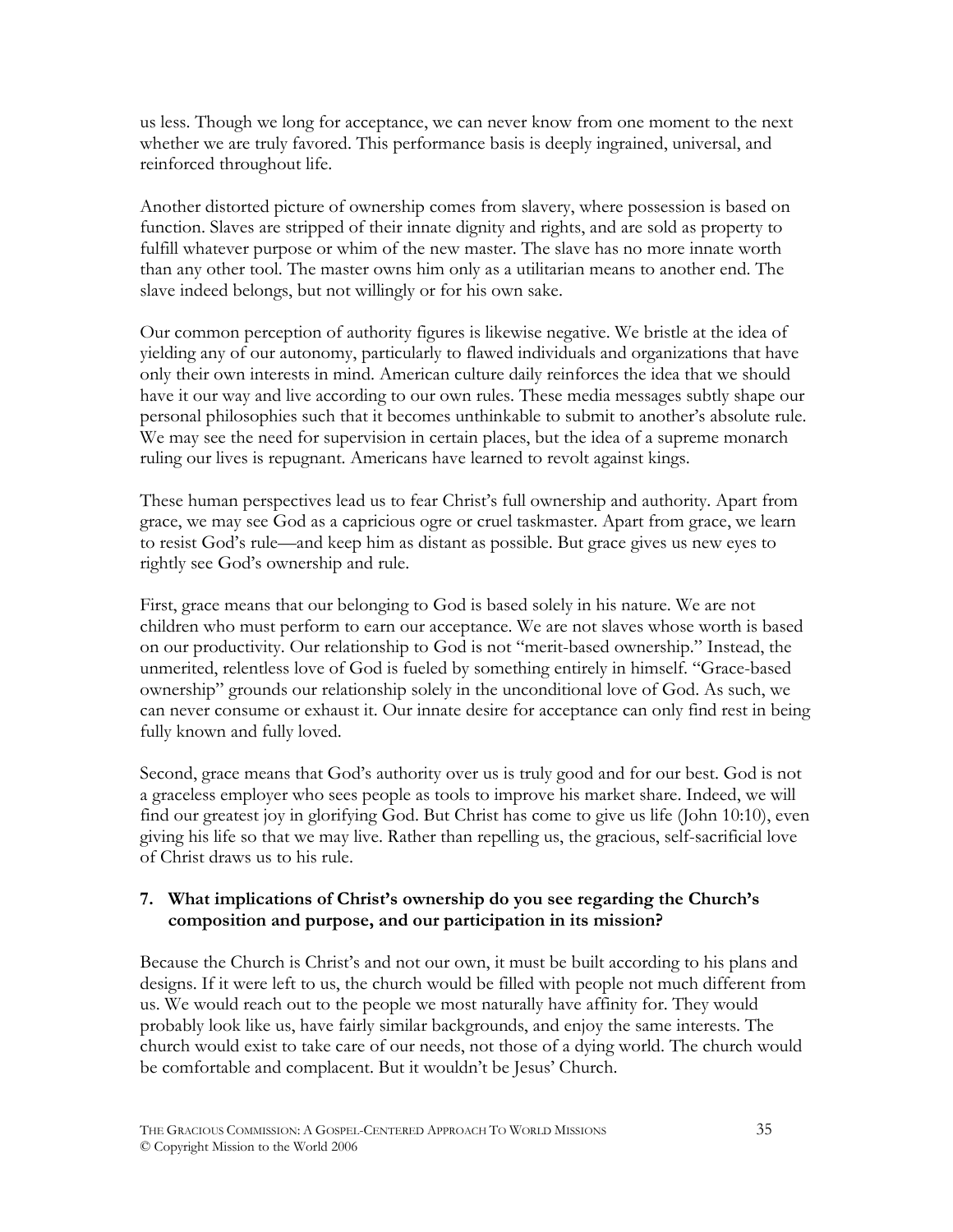Instead, Jesus sends the Church on a mission to reach across cultural and ethnic divisions, engage the world in its brokenness and need, and share the good news of the gospel in every community and nation. The inevitable future of the Church is a diverse family drawing from every nation and tongue (Revelation 7:9), yet united in Christ. And to the degree that each local congregation affirms that it is owned and ruled by Christ alone, it will be join Christ in his global mission.

And because Christ has full authority to do in and through us as he pleases, the Church must follow where he leads. We know he will extend the gospel to the uttermost ends of the earth. It is the responsibility of every Church and every Christian to be enlisted in the Great Commission. This service will invariably come at some level of sacrifice of our time, energy and treasure. It may cost us much more. But when we remember that God is good and gracious, it is not only our duty to follow him, but our heart's desire.

8. Gates are a defensive protection against invasion. Jesus thus envisions the Church to be on the offensive, attacking the "gates of hell" which are unable to withstand against the incessant blows. Do you feel the Church is busier defending its walls against outside influence or gaining entrance to areas presently beyond its reach? What should the Church on the offensive look like in your city and around the world, and what are some good examples?

Many people feel that churches all too often acts like fortresses, putting up higher and higher walls to keep the culture at bay. Sometimes these are walls of indifference to the needs of the world, passivity that waits for the needy to initiate, busyness on meeting the needs of the church, or forms that make the church an insider's club. In too many churches, there is little evidence of a church on the offensive.

On the other hand, common images of the Church that is aggressively influencing the world suggest a reliance on the tools of power. Sometimes the Christian voices that are heard the loudest are shrill and lacking in grace. Certain issues—on both the political right and left are labeled as "Christian" to rally enough support in favor of a particular agenda. But that is fighting power with power. Yes, Jesus used strong language at times. But his harsh words were always reserved for religious legalists, not for those "bruised and broken by the fall." Make no mistake about it: Christians can and should have a voice in the public arena. But the tools of legislation cannot be confused with the tools of grace.

The only thing the Church has to offer the world that it can find nowhere else is grace. Only grace can overcome power. A church on the offensive is deeply concerned about evangelism and missions, going as beggars sharing bread with other beggars. The church is also concerned about justice and mercy, looking after the needs of the poor, oppressed, sick and immigrant. And the church sends its members to be salt and light in the culture—the political world included—influencing the world in seemingly small but meaningful ways.

When the Church leads with grace, no force can withstand its blows.

#### 9. Jesus' words assure us that the Church will be established—even in places where the gospel presently seems to have little presence. What people or places do you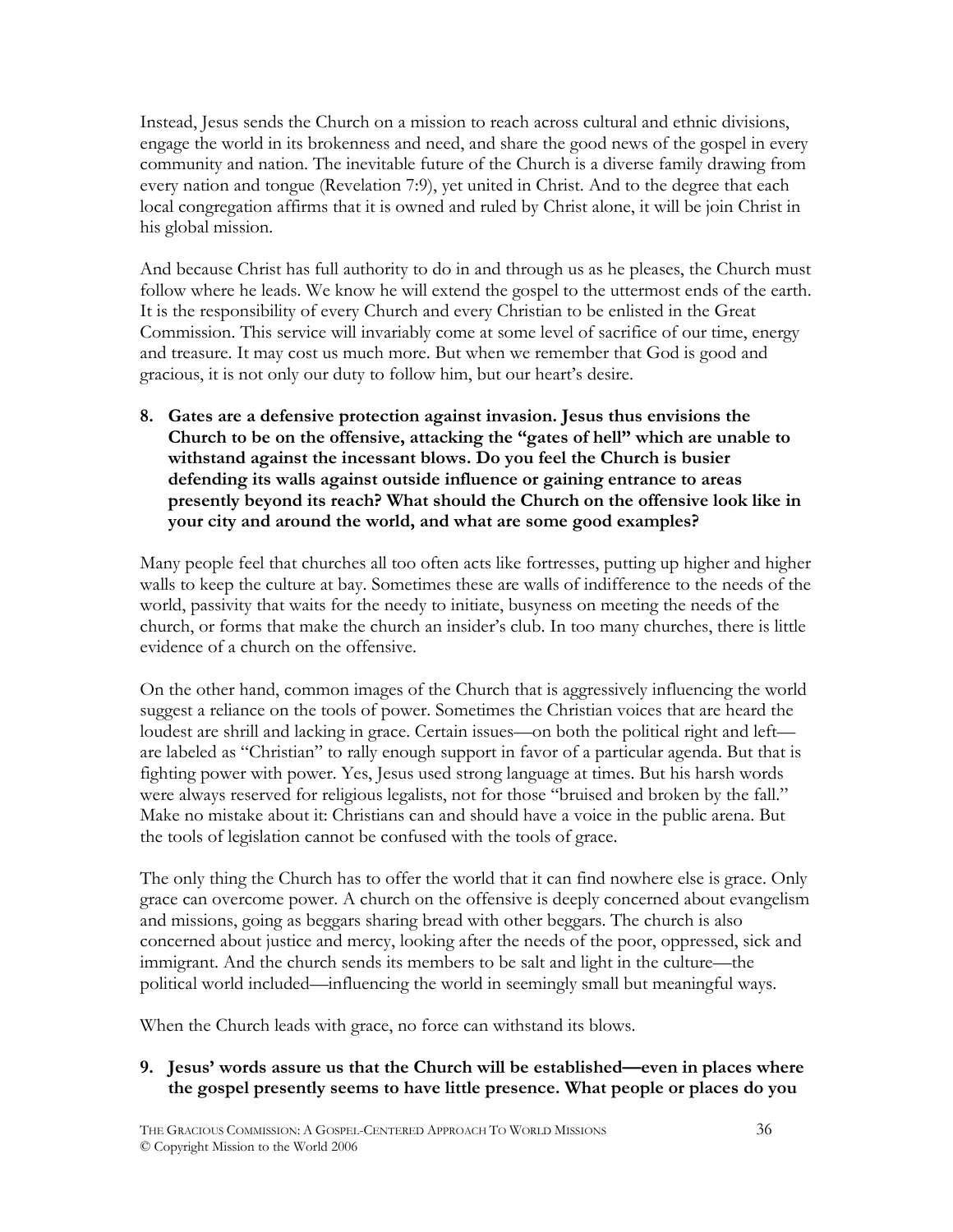#### find it hardest to hope they will respond to the gospel? What ways have you participated in the Great Commission and how can you help establish the church around the world?

Jesus says that he will build his church, and that nothing can withstand its extension. This church will reach to the uttermost ends of the earth (Acts 1:8), drawing people from every nation, tribe, people and language (Revelation 7:9). The primary instrument he has chosen to extend his kingdom is the Church, in spite of its flaws and brokenness.

The good news of grace means that our sin and failure will not hinder the expansion of Christ's kingdom. Nor will the seeming intractability of unresponsive hearts or the explicit oppression of the Church in persecuted lands thwart the gospel. Because it doesn't depend on us, nothing can get in the way of the promises of Christ to establish his Church. Grace means there is no person or community on earth that is beyond the reach of the gospel.

Christ enlists his followers in the Great Commission. There are limitless ways we can all be involved, but each of us has a role in Christ's mission to build his Church.

First, every Christian should be praying on behalf of missions. Pray for missionaries and their families as they serve cross-culturally. Pray for the national leaders they work with, that they would be well equipped, bold in their efforts, and fruitful in their ministry. Pray that new churches would be started, that they would be healthy and grow, and that God would preserve the Church as it faces opposition. And pray that God would open the hearts of those in need of the gospel.

Christians can also give towards missions. We are stewards, not owners, of the resources God has given us, and he wants us to invest the extension of his Church. Surely he wants to direct resources where his body is in greatest need. Yet less than 5% of what American Christians give to ministry finds it way overseas, where the Church is often poor, underequipped and marginalized. Most pastors in other countries have a fraction of the Christian material of the typical American Christian. One sure way to be more concerned about the Great Commission is to support missions work, for where our treasure is, there will our hearts be also (Matthew 6:21).

We can pray, we can give, and we can go. Whether it's across the street, across the city, or across the ocean, all Christians can befriend people in other cultures and share the good news of grace. Our investment of time may be short or long, but all Christians will be enriched by broadening our appreciation for God's world and the needs facing the Church.

As we participate in the Great Commission, we must remember that Christ goes before us (Matthew 28:20). Throughout the Bible, God's promise to be with his people invariably comes at a time when they are feeling inadequate and dependent. In spite of—or rather because of—our weakness, God enlists us for service. Not only is this a great comfort in times of testing, it is a reminder of grace. We most fully experience Christ's presence and strength not when we have it together or when there are no obstacles in front of us. God comes to those who are weak and humble, and who know their need for grace: